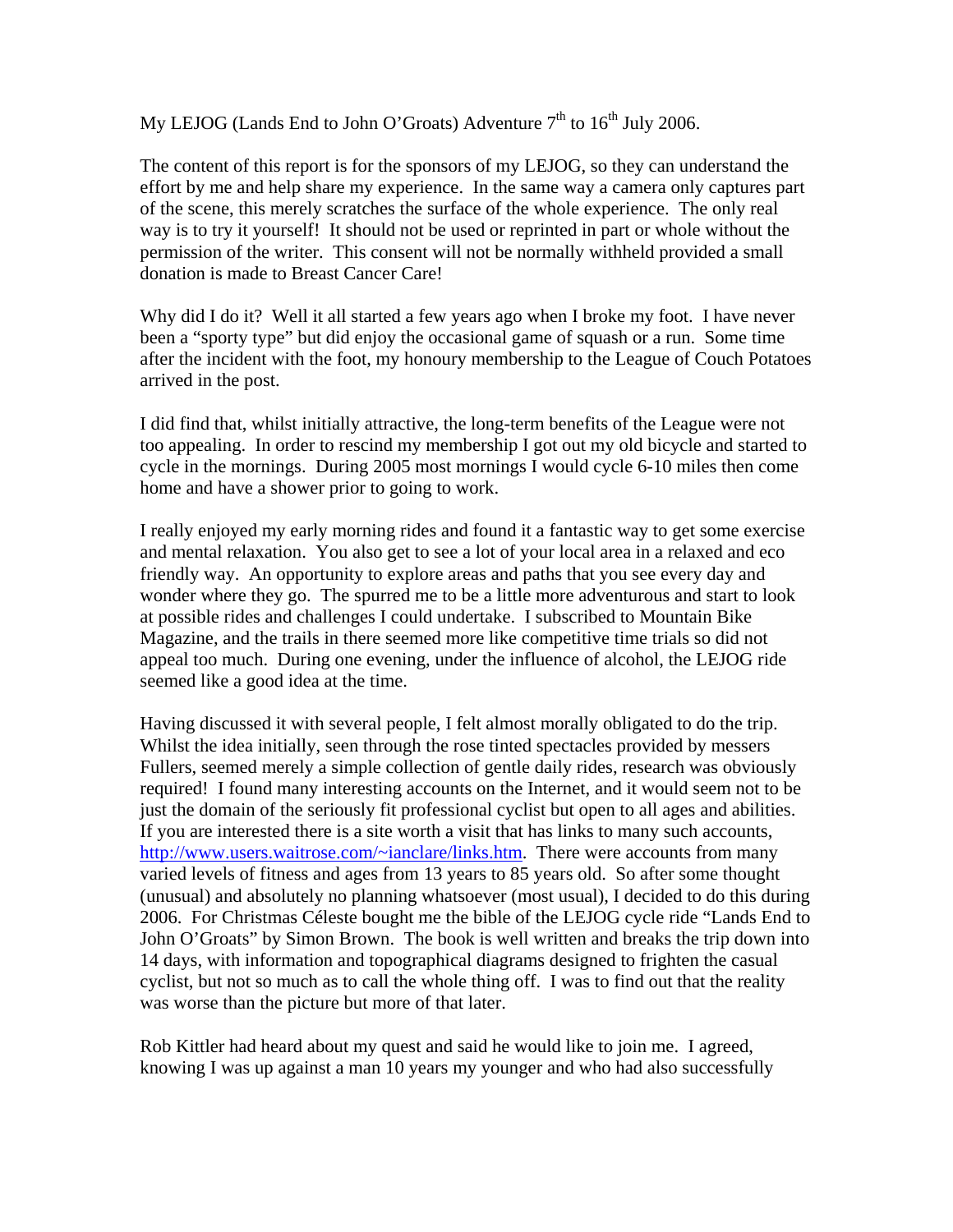completed the London Marathon. If all else failed I could always rely on sabotage to even the tables!

The weather in the latter stages of 2005 and early 2006 was less than good and being a confirmed "fair weather biker" on my motorcycles I saw no reason whatsoever to go out on the push bike in the wet and cold, so the training stopped. Having bought the bike in the November and as much of the kit was given to me as Christmas presents, at Easter I tried my fist long ride. This being only the  $3<sup>rd</sup>$  ride in as many months, I was obviously still in possession of those rose tinted spectacles! The plan was to cycle to my mums, only 120 miles, so I thought it would be a good taster of what was to come.

This was my fist BIG mistake, to undertake a long ride with no training. The second was to set an unrealistic pace target. Being rather green I thought that could keep the same pace as my short early morning rides so I set off South, into a headwind, in the rain, and climbing up into the Cotswolds, whilst trying to maintain an average of 15mph. The wet trousers and wind coupled with the hills took its toll on the unprepared legs and when I stopped in Burford for breakfast I really was wondering why I was doing this. Céleste was already at my mums, but was put on standby for a collection. I set off again, the rain had stopped, but the wind was ever present, and just north of Marlborough after 60 miles I could no longer attempt even the slightest gradient and even walking was becoming impossible. International Rescue arrived and the bike and I was transported to my Mums house so I could spend 12 hours of inactivity. I was so disappointed with myself and seriously questioned as to whether I could undertake nearly double the distance on a daily basis.

Many words of comfort from close friends and family put me right and I started training again. I was building up to longer and longer rides, and getting a lot more comfortable with my abilities. I was actually enjoying riding in the rain as now not only did I now have the right kit, I also found it was cooler!

Rob then pulled out. Having just finished the London Marathon again in 2006, he decided that he could not do the LEJOG this year. This gave me some relief, and I did let it be known that I, in some ways, was glad he had pulled out, as he would not be keen to get up in the morning. In reality, the truth is, I was scared of being shown up!

Much of the training, whilst on the new bike was undertaken on the canal towpaths with mountain bike (MTB) tyres to make it a little harder. The training distance was built up and in the month before L day I was cycling rides of up to 20miles in the morning, and up to 40 miles in the evening.

During the last few weeks I had somewhat bored with training, and just wanted to "Get On With It". The MTB tyres were swapped for hybrid tyres, these have a narrower section and higher pressure for less rolling resistance. The chain lube device kindly donated by Rory at Scotoiler was fitted, along with the tracker and trunk bag rack. I was now ready for the biggest challenge of my life (apart from persuading Céleste that I really did **need** a Private Pilots Licence!)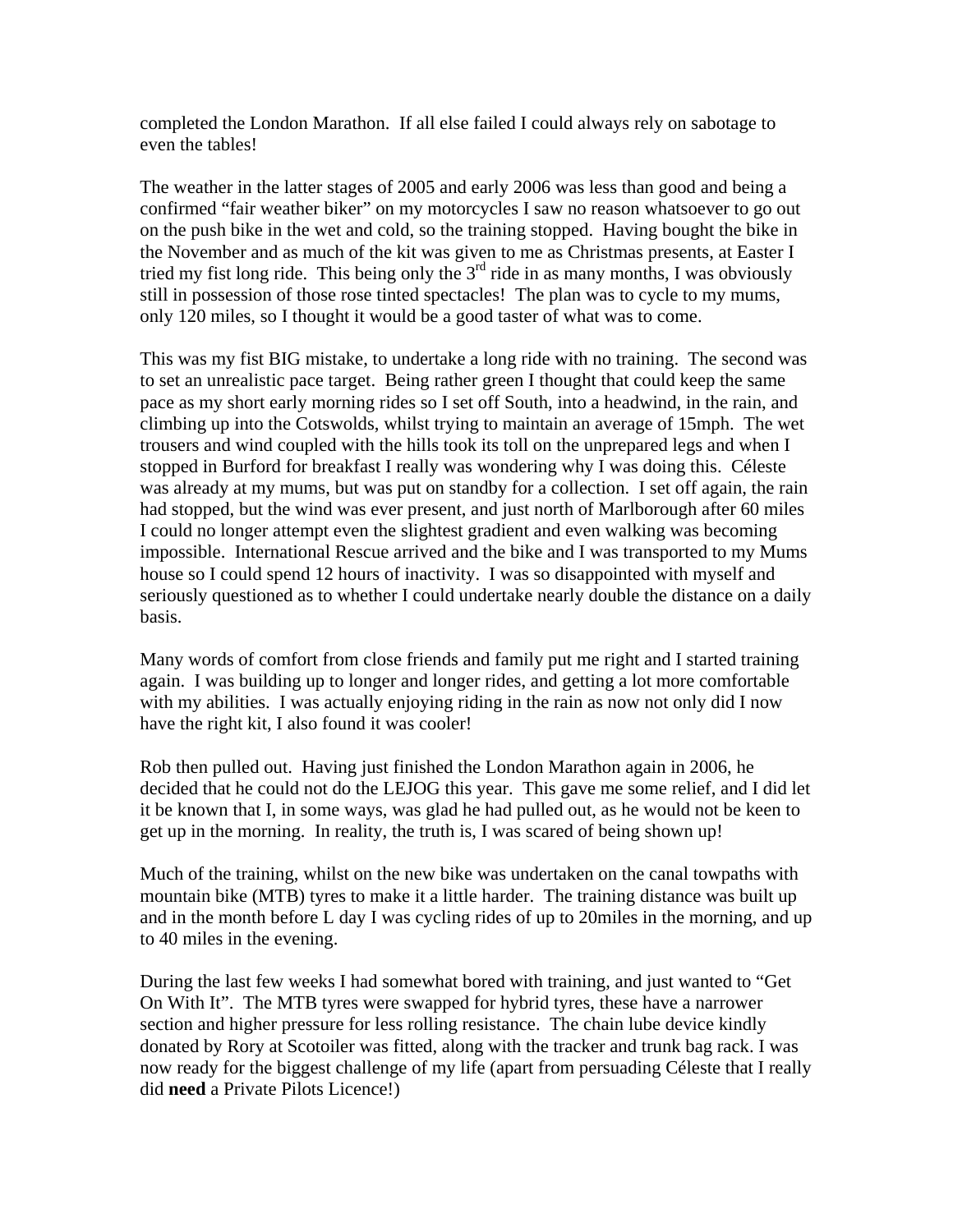Day 0. Home to Lands End

A morning at work followed by a trip home later than planned. No packing had been done by anyone so after many rows, tears, threats, and slamming of doors we finally got on the road at around 8.30pm.

Past Worcester on the M5 (approx 1 hour into the journey) I realised we had not brought my Camelback water carrier. Given the current weather (hot and dry) this was like taking a soothing dummy from a small child and gave me a horrible feeling. An additional 2 hours in the journey, and not likely to get to the hotel until after 2am the following morning, was just too much to contemplate. We decided that the best solution was to buy one at the first cycle shop on the route, relying on bottled water till then. Not ideal as no bottle carriers are fitted to my bike, so a drink would involve stopping and getting a bottle out of one of the panniers.

We finally got to the Travelodge some 15 miles or so from Lands End, at half past midnight.

# Day 1. Lands End to Tavistock

Up at 5.30, put the bike on the car bike rack and, having lightly greased ones important parts with Vaseline (prevention being better than cure) donning the cycle gear I then tried gently to wake Céleste. When that didn't work I tried a little harder (the bruises have faded very quickly).

We drove the last few miles to Lands End in light rain, and I was now seriously wondering why I was doing this. At Lands End we followed signs for "End to Enders". It was raining with a little more vigour and the place was completely deserted (no great surprise at 7.00 in the morning). The bike was removed from the roof rack and then I found the bike rack had been left in the hotel. As this was to carry the trunk bag, tracker and essentials for the day, I



wondered if this was yet a further sign saying "DON'T DO IT". I could not let myself and sponsors down so IT HAD TO BE DONE.

I was still so keen to have the tracker working; the only way was to put it in the large zip up pocket in my waterproof jacket and for Céleste to find me later with the rack, and hopefully a replacement camelback. We duly booked in at the "End to End Club"; this was at the hotel reception. I set off into the drizzle in a north-westerly direction. The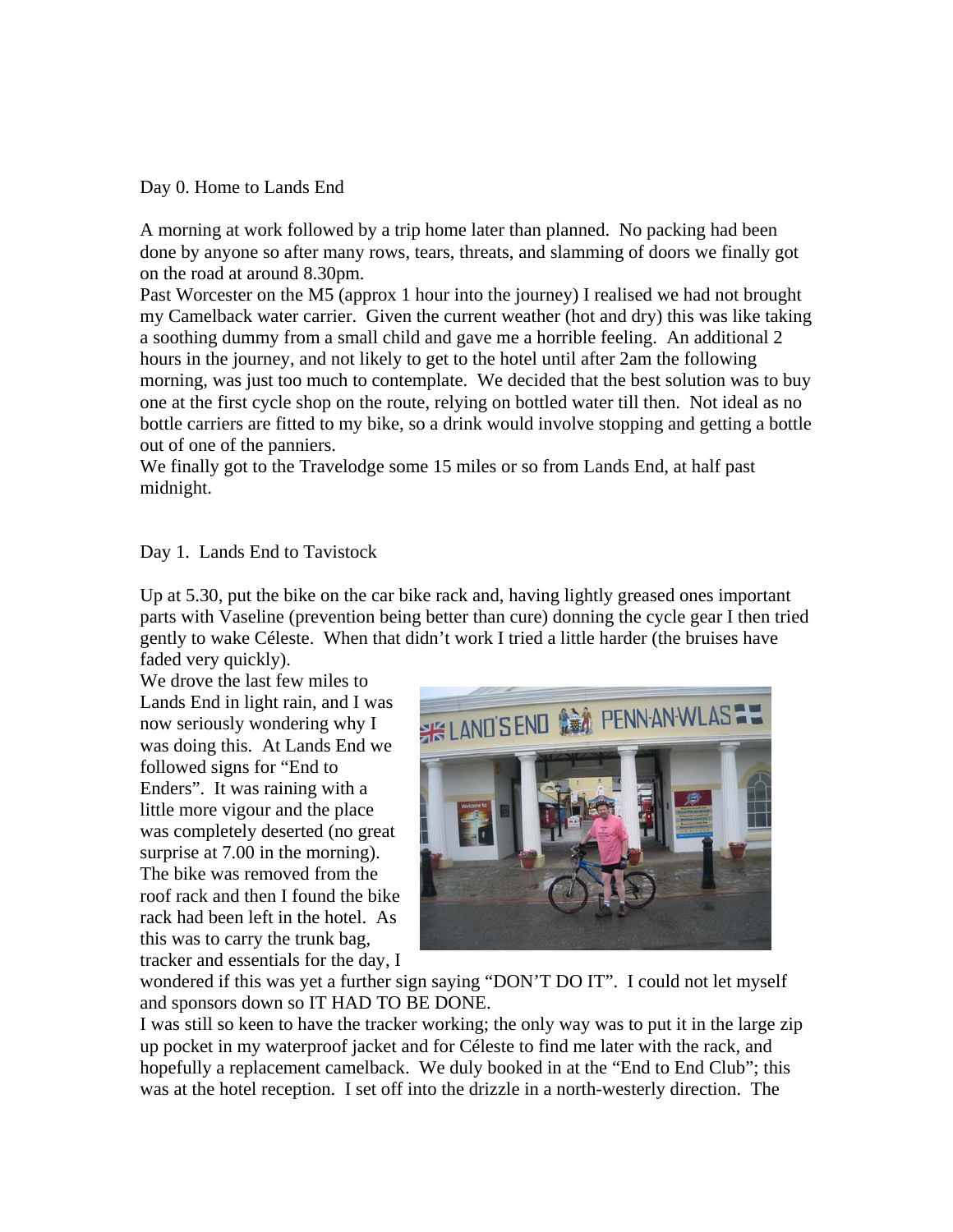sight of the rear lights of Céleste's car disappearing in the distance filled me with dread. However I was here, at the start, and it's not too difficult. Just take your time and pace yourself. Had I done enough training? Too late if not. Had I got sufficient clothing, spare parts? Who knows, who cares, I was a man armed with a (loaded) credit card and I knew how to use it!

The tracker and battery, weighing in at approx 1.5kg was doing a good job of pulling the collar in a fashion not dissimilar to a dog's choker chain so it was to my great relief that Céleste pulled up on the road in front of me some hour and a half later.

The rain had subsided and sunshine replaced the grim clouds. Thinking that the jacket could be dispensed with at this stage, initially seemed good, however the careful choice of speed on entering into a puddle defined whether the water splashed ones shoes and legs or all over my body. At speeds of above 15mph the water would be thrown off the front wheel forward, only to be then blown directly into your face! Thankfully the rack/trunk bag/pannier combination provided protection from that dirty water thrown up by the rear wheel so liberally over ones back and Lycra clad backside!



The gentle up and down slopes leading from Lands End lull one into false sense o f security, and all too soon the gradients get steeper and more frequent. The uphill parts were hard work, but followed by a relaxing freewheel down the other side. In truth the down slopes can be anywhere between welcome relief, through exhilaration, to down right scary! At 60 or so miles in to the trip the first hard clim b leads to Lostwithel. I do recall at the tim e wondering if it had been named by some early cyclist on his penny-farthing

wheezing, "I have lost the will to live" thus setting the name! The climb out of Lisgeard from almost sea level to over 1000ft was a little tiresome, and is best tackled after a rest. The descent into Tavistock gives some relief, but the next climb is said to be much worse! Enough for one day and that particular treat was saved for the following day.

The high point of the day was passing a 30 mph speed camera on a down slope a 36mph and turning round and grinning and waving at the appropriate moment!

The day had ended in Tavistock, the gateway to the moors. At £180 per night the local hotel was not a serious contender so the bike was loaded on the car for a trip to Plymouth for a well-deserved rest and meal. The first day was completed with no major incident, other than my complete incompetence with the rack. 7.6 hours in the saddle plus a further 3 hours of breaks rewarded me with 92.7 miles at an average speed cycling speed of 12.3mph. To cap it all I also recorded a maximum speed of 44mph (admittedly downhill with a slight following wind).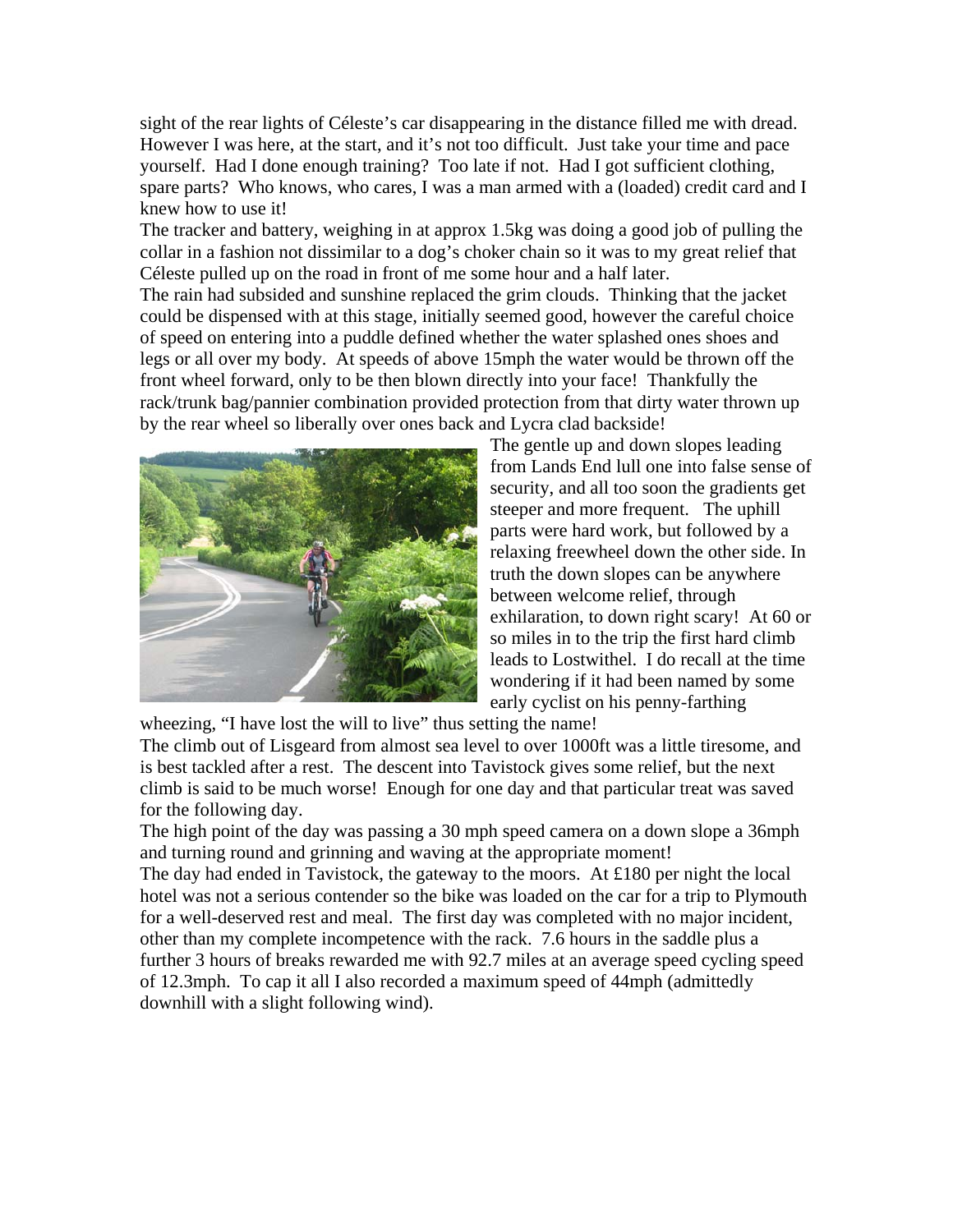### Day 2. Tavistock to Bridgwater

The difficulty in raising Céleste from deep slumber was the only obstacle to the early start planned, and true to form some degree of force had to be applied. I, with my newly acquired camelback, and lightly loaded rack was ready for the worst that Dartmoor could throw at me, or so I thought. The road out of Tavistock left me in no doubt as to the menu for the day. The narrow road climbs steeply at gradients of 1 in 4 or 1 in 5 for some of the climb. The climb from a few hundred feet above sea level up to 1700ft was slow and laborious and the first two hours a lowly 5.2 average mph was all that I could achieve. At this stage the many people that had told me that to trip going south to north was uphill were certainly being proved right! A slight tailwind provided by the prevailing wind merely added insult to injury by ensuring that furious pedalling uphill at slow speeds was in complete calm, maximising the heat generation, and sweat was literally running down every limb. Wit my eyes stinging from the salty wash I finally

arrived at the end of the fist climb, close to Dartmoor Prison. I rewarded myself with a few minutes break prior to a very welcome down slope. A further steep climb back up to 1700ft precedes the welcome descent into Mortonhampsted for a welldeserved breakfast. There is a very friendly café on the high street that did not seem surprised that I needed a jam doughnut to supplement the Full English Breakfast. They are obviously aware of the massive calorie b urn required to haul a bicycle and fa t git up two very steep climbs!



From Moretonhampstead a further climb takes a weary cyclist to the edge of Dartmoor and then on to the scariest decent of the whole adventure. Simon Brown has a wonderful way of understating and I am sure he is an estate agent in real life. In the bible he refers to this section as "A scary descent is then undertaken that tests any cyclist's mental nerve…" In reality you have a single-track road with a gradient steeper than any I have seen anywhere, ever before. The centre of the road is dirt and rubble; the side tracks are overhanging with branches and undergrowth to attack the passing cyclist. A drop of over 1000ft is undertaken in a few minutes and at the bottom my brake discs were a cherry red prior to a dark blue as they cooled down. My wrists ached from the efforts of holding on for grim life and the strain applied to the brake levers.

After a short break to compose oneself, the terrain became a little friendlier and the route was now to head towards Bridgwater via Crediton, Tiverton and Taunton. I had My GPS to provide directions, and in a car the "shortest distance" and "shortest time" both have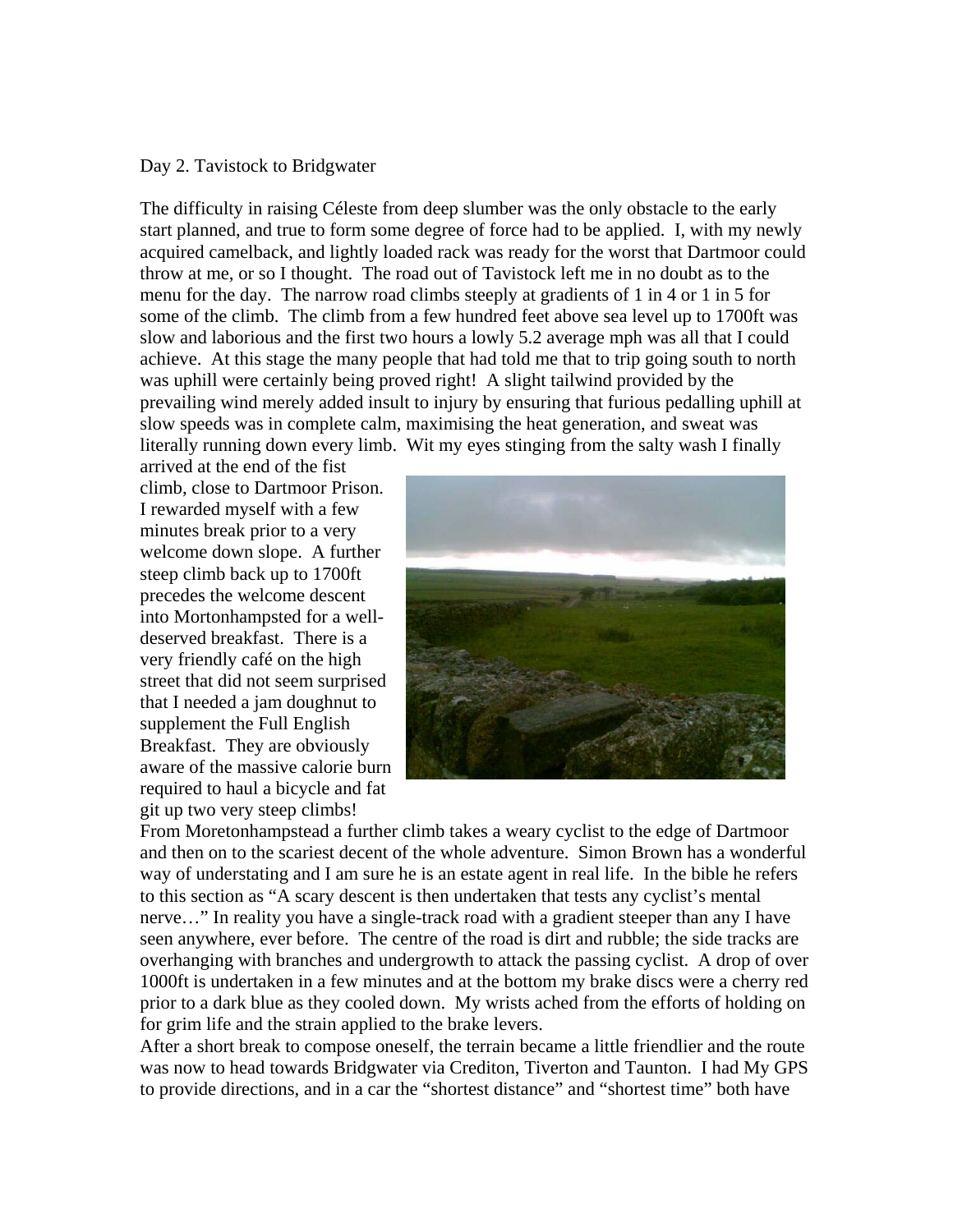their uses. Try as hard as I could I could not find a "avoid that bloody great hill" option. The Bible showed a height of less than 400ft climb out of Crediton, yet I managed a height of greater than 700ft. I am not sure if the estate agent skills were in use or my GPS decided to save me a few hundred yards and gain me an additional 300ft of climb! Many of the country types are very cycle conscious and hold back behind in their vehicles and then overtake when waved past, or the road is clear. I did however find that ALL diesels smell and older Land Rover Discoveries in particular do have a horrible habit of belching out copious quantities of thick black smoke just as they pass you! The day finished in Bridgwater, which has almost nothing to commend it as a place to visit. The hotel, however, was very friendly and food was second to none. The day's efforts ended after 7.4 hours in the saddle, 2.1 hours rest and a lowly 82.6 miles at an average of 11.2mph. Considering the first two hours, the recovery of average speed was remarkable. Today I did see 48mph (the highest recorded on the trip) on one downhill stretch, and wondered whether I should be wearing leathers and a full-face motorcycle helmet!

# Day 3 Bridgwater to Worcester

The hotel in Bridgwater was kind enough to provide a room for my bike all to itself, the only problem being it was up an uneven rickety wooden spiralling staircase. The only way up was in pieces and conversely the only way down was in pieces. At 5.00am, assembly of the bike took but a few minutes in the light rain. Initially I started off the days ride at 5.15 am in my windproof jacket, this was VERY soon changed to my waterproof jacket as the light rain was proving not to be as light as thought. The gentle tail wind ensured that the rain stayed with me as far as Bristol, including a severe downpour at the tail end of the weather front just to ensure I was totally soaked. I sheltered for a few minutes under a flyover on the A38 north of Bristol contemplating my options and decided that I could make the next mile to a hotel where I would be able to allow the storm to pass and have a much wanted breakfast stop. During the next 1760yards I began to realise that were I the owner of a hotel I would not allow a drowned rat looking like me within 100 yards of my front door. I pressed on and the weather finally passed, only to come back later.

When it did come back, I came to realise that when in a lay-by having a 5-minute break, and it starts to rain, there is nothing more to do other than to get wet. I was now seriously contemplating why I was doing this, after two days of hard cycling I had hardly put a dent in the journey! Perhaps if I were to leave the bike unattended and someone stole it – surely that would be a bloody good excuse for aborting the trip, and the sympathy and outrage may even get the sponsors to pay more? Today was a dark day and I had many a negative thought.

The first (and ironically the only) mechanical problem manifested itself in the cycle computer launching itself from its mounting across the road; fortunately the opposing traffic was minimal at the time. The fixing screw had come loose, and this along with the offending computer was collected from the road with several churchgoers just about to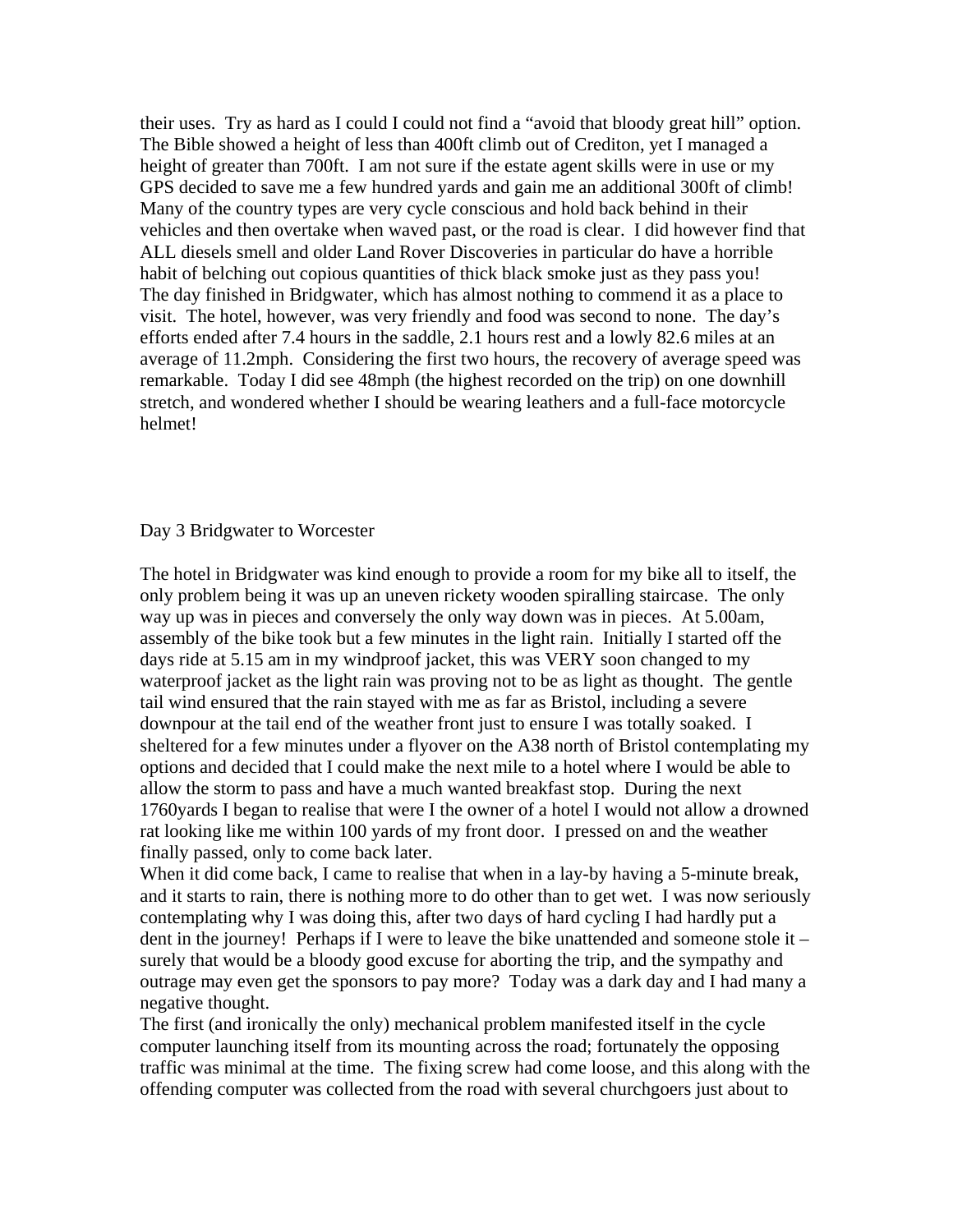enter their local parish church wondering who this red faced cyclist was in their local village trying to skim something across the tarmac as one skims a flat stone across a lake or sea. I knew I had a multi tool with which I could effect repairs, but frankly I did not want to raise any eyebrows further. It was also easier to place it in the panniers as the irritating beep beep it emitted when the peddle cadence was less than 65 turns per minute was frankly getting on my tits. One of the many functions it was capable of was to set a warning when the arbitrary limits were exceeded prompting one to change up or down a gear. Problem was, the large instruction book supplied, was put in a safe place when the unit was first purchased. It was so safe I couldn't find it prior to the start! The GPS gave all the same info and more and did not continually let me know I was not turning the



damn pedals at the Lance Armstrong recommended revolutions per minute. Being a Sunday, and there being no chance of a Tesco Breakfast before 10.00, I pressed on to climb up into the Cotswolds. The climb, whilst hard work, was rewarded by some spectacular views over Gloucester. The descent into Stroud was rapid and the Tesco b reakfast most satisfying. Prior to descending into Stroud, I did however note the hill the other side of Stroud was exactly the same height at the one before it. I wonder why Telford was never

commissioned to build a bridge to ease the pain of the weary cyclist! Céleste and the kids were enjo ying themselves in a theme park, so during that day, so I took the opportunity for some longer than normal rest breaks and even had a delightful pint of Diet Coke with some friends who took the trouble to find me and direct me to the nearest pub for one of these rest breaks.

My whole eating pattern was changing. Initially I was just enjoying the excuse of breakfast, followed by cakes or doughnuts; lunch usually contained a meal and pudding, having a cooked breakfast every day for ease, rather than the once a week treat. My dietary need was to develop in to full blown gluttony. Breakfast consisted of cooked a mid afternoon chocolate break for energy and a full meal in the hotel or pub in the evening. The cycling was sucking sugar out of my body with such efficiency, so it replied by craving for food – much food!

Day 3 finished as a glorious sunny day with 104.4 miles completed during 8.1 hours in the saddle giving an excellent 12.9mph average speed and 3.9 leisurely hours of breaks and rain stops! The final resting place was Jct 5 of the M5, where Céleste's car then transported me and my bike to home for an evenings fettling on the bike and a very welcome sleep in my own bed!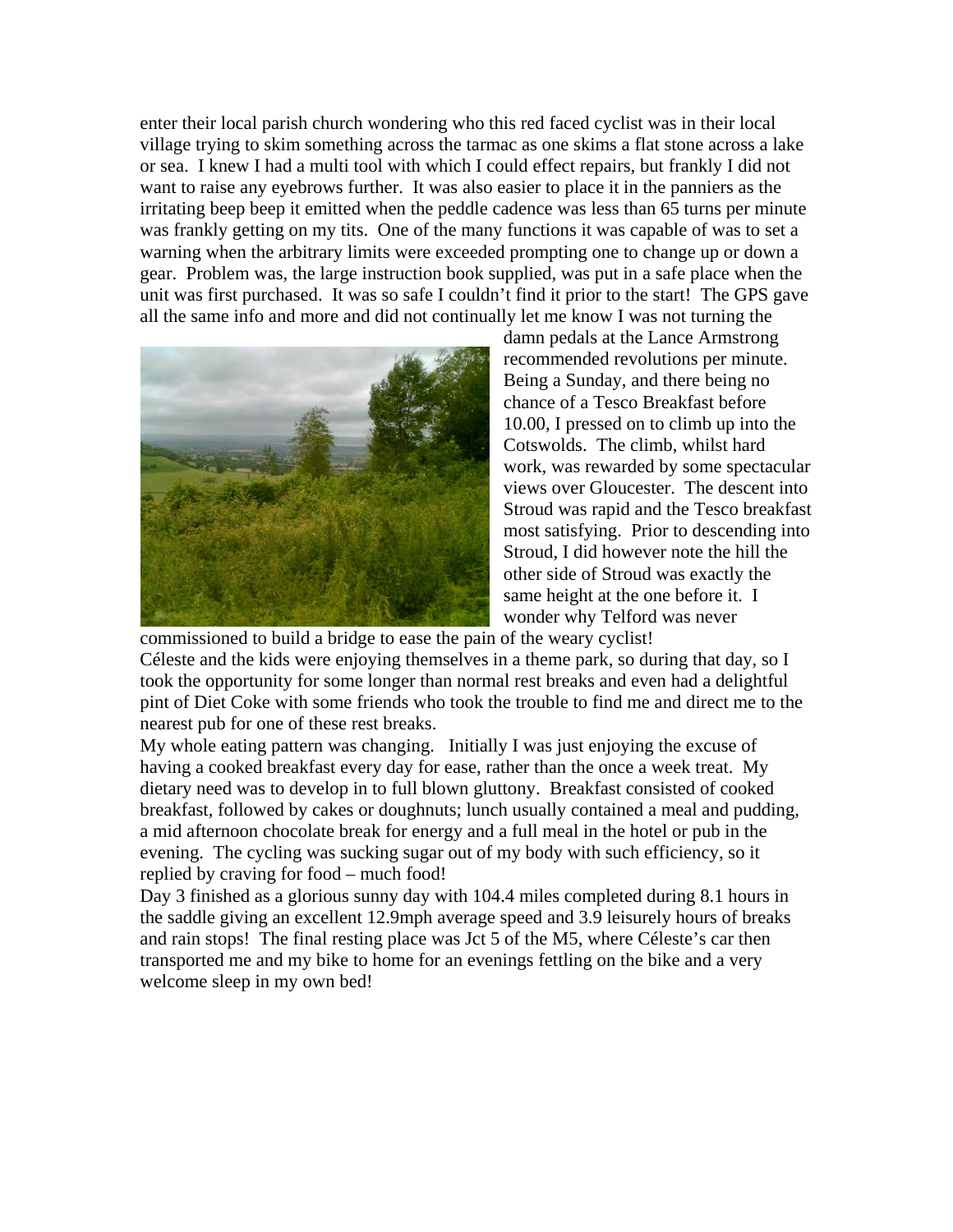### Day 4 Worcester to Warrington.

Having rested at home, for yet a third time in four days, I had to find the correct balance of force and persuasion to try to raise the comatose wife from deep slumber. I know during the course of treatment for Cancer she has had many a full anaesthetic, and couldn't help wondering if the process would have been much simpler, and they could save the cost of an anaethstetist, had they chose to operate any time before 9.00am! Leaving the kids in bed we headed back to the M5 Jct5. Once there I loaded the bag onto the rack, saddled up and left. I was filled with trepidation, as from now on, I was on my own. No comfort of support vehicle within easy reach, only a phone call away. What could possibly go wrong? Most importantly I had credit cards, cash, mobile phone and blackberry. I also had spare inner tubes, multi tool, clothes, waterproofs, and no less than 3 battery chargers. These were: mobile phone, blackberry and a very heavy 12V lead acid battery charger that I fully intended to swap for a lighter smaller model prior to the start. Not being known for my preparation skills needless to say I hadn't. The rack had a maximum weight limit of 7Kg, so during the previous evening the battery was slung under the frame using the tool tube borrowed from my KTM motorcycle by 2 super size cable ties. I did not dare, however, to weigh the remaining items crammed into the trunk bag and panniers. On the basis that if I did not know it was overweight I would not worry about it! The ultra lightweight aluminium and carbon fibre bike now felt rather similar to pedalling one of those 50cc Mopeds that had pedals fitted in the mid 70's (Yes I had one of those monstrosities!) The whole balance of the bike was now somewhat different, and to lift the rear end was a 2 handed job. I found even the simplest gradients more of a challenge, and tried to rack my brain as to the formula. My weight 75 kg (ok then 85) bike approx 15Kg so 7kg of luggage was only an additional 7%. Energy = force x distance so merely an additional 7% of effort on the uphill bit and of course the additional weight would help on the downhill as the rolling resistance and wind resistance would be largely the same. Wrong. The laws of physics have significantly changed since I went to school. The formula 7% extra weight = double the effort and no downhill advantage were soon proved to be the truth!

My ponderings were interrupted by a tooting of car horn and Céleste ushered me into a lay-by. Had she decided that she really could not do without me for a week and was going to insist I aborted the remaining trip and came home? No. "The tracker is not working" was bellowed out of the car window. Prop the top-heavy bike up, off with the gloves open up the trunk bag, peel off the Tesco carrier bag from the non waterproof tracking device to find all the LED's lit indicating the unit was working. "The tracker obviously takes a few minutes to register – don't forget the time quoted is GMT not BST so it's an hour out" "Oh" came the reply. 5 minutes to reassemble and I was on my way again.

Generally following the Severn River, the route was gentle, windy and very pleasant to start. Were it not for the huge mass of weight on the bike rear, I probably would not have even noticed the gentle hills.

During my early morning rides I often see rabbits and other wildlife scurrying for cover as I approach. Today I noted that cars and lorries can go hurtling past such animals and they hardly bat an eyelid but a slow fat geezer on a mountain bike puffing and panting like an 80 year old who has smoked all their lives send them into full panic mode!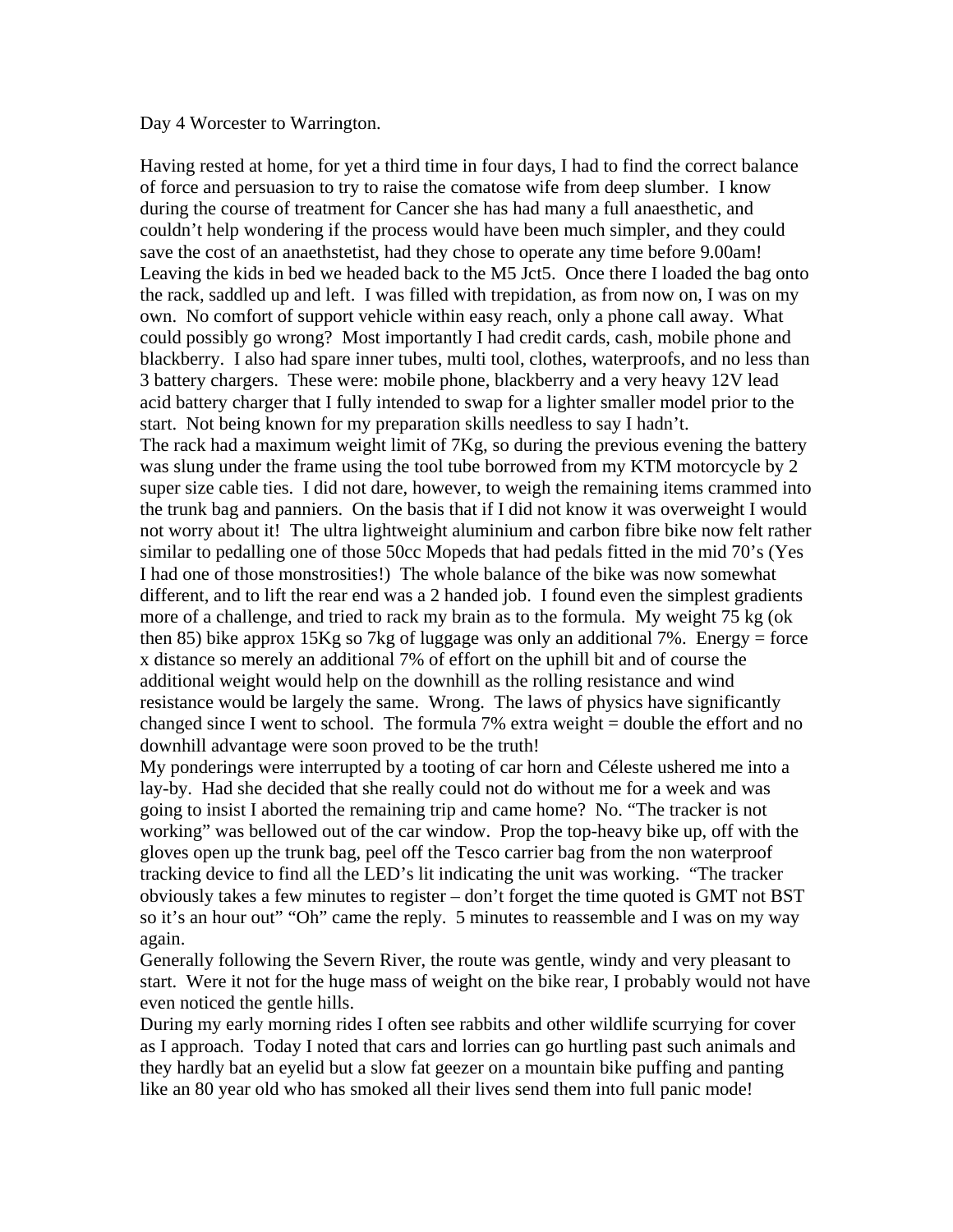In Bewdley I found my utopia – a café. As I was gingerly leaning the bike against the front of the café the lady came out and said, "I'll open up the side passage for you – It will be safer there". Not sure that she realised that the bike was worth so much, probably just the fact that it was obscuring part of her advertising sign!

A large coffee plus a significant part of a full English breakfast carefully inserted in to a large bread roll was ordered. Neither disappointed and a further large coffee and a cake was ordered to follow! Suitably fuelled and having received a donation of £10 from a gang of road workers in the café towards my sponsorship, I left.

Telford loomed and appeared to be like Milton Keynes, passing trough without the GPS would have not been easy as the signposts are poor and all the streets look the same. The downside is yet again the GPS seemed to direct me via the highest point rather than round it!

The afternoon stretch passed along the A49, and it was here I was most concerned for my safety. As an old Roman road, across flat terrain, with a tailwind, 20mph was an easy cruise. However, 38 tonne Juggernaughts sailed past at high speed only inches away. The preceding bow wave of air, pushing me in towards the kerb, and making me wonder if I was about to take a large mouthful of kerbstone. This was closely followed by the wake vortex sucking you along and out into the path of the following HGV. On balance I think I would rather have hills! Just to add insult to injury, lorries coming the other way had a bow wave of air that could almost stop you dead in your tracks.

The ever helpful support team in the form of Sue Fletcher had booked me in to a hotel just north of Warrington. During the now obligatory chocolate stop late afternoon, the exact position was loaded into the GPS and shortest route option selected (unfortunately there is no "teleport me there NOW" option).

Only 15.6 miles to go. At this stage in the day, to keep ones sanity and motivate, the remaining mileage is likened to a well known training route. 15 miles – that's up to Sherbourne, down to Stratford up that nice gentle hill, across the river and back to Barford via Wellesbourne…… 12 miles - that's…. ands so on. My efforts to distract a tired body and brain were working, and I soon entered Warrington from the south in rush hour.

The focus was then conservation of momentum. Red traffic lights were bad – the effort involved in accelerating the mass from zero to cruise was now painful, and the technique of passing to the offside of a line of queuing traffic, and cutting across as it started to move or indeed, carefully crossing the junction on red drew many a scowl from the rush hour drivers.

Tesco seem to have a monopoly here as on the road out of Warrington there is a Tesco Store, a Tesco Extra, a Tesco Express and a Tesco Petrol Station all within a couple of miles! As the distance to destination subsided to yards, the welcoming site of the hotel was in front.

Cycling purposefully right up to reception, I strode into reception on a high, largely as I had not become part of the road kill of assorted animals and birds of all sizes all to apparent on the A49. "Reservation in the name of Lees" I enquired. "Err sorry no" was the reply. "Ok how about Fletcher" the high was rapidly lowering to sea level. "Sorry nothing in that name either" was the apologetic reply. "Cotswold lifts? I quizzed now wondering if merely the fact was a smelly, sweaty, red-faced cyclist was persona nongrata. "I am really sorry sir, but we have noting in that name either? "Ok do you have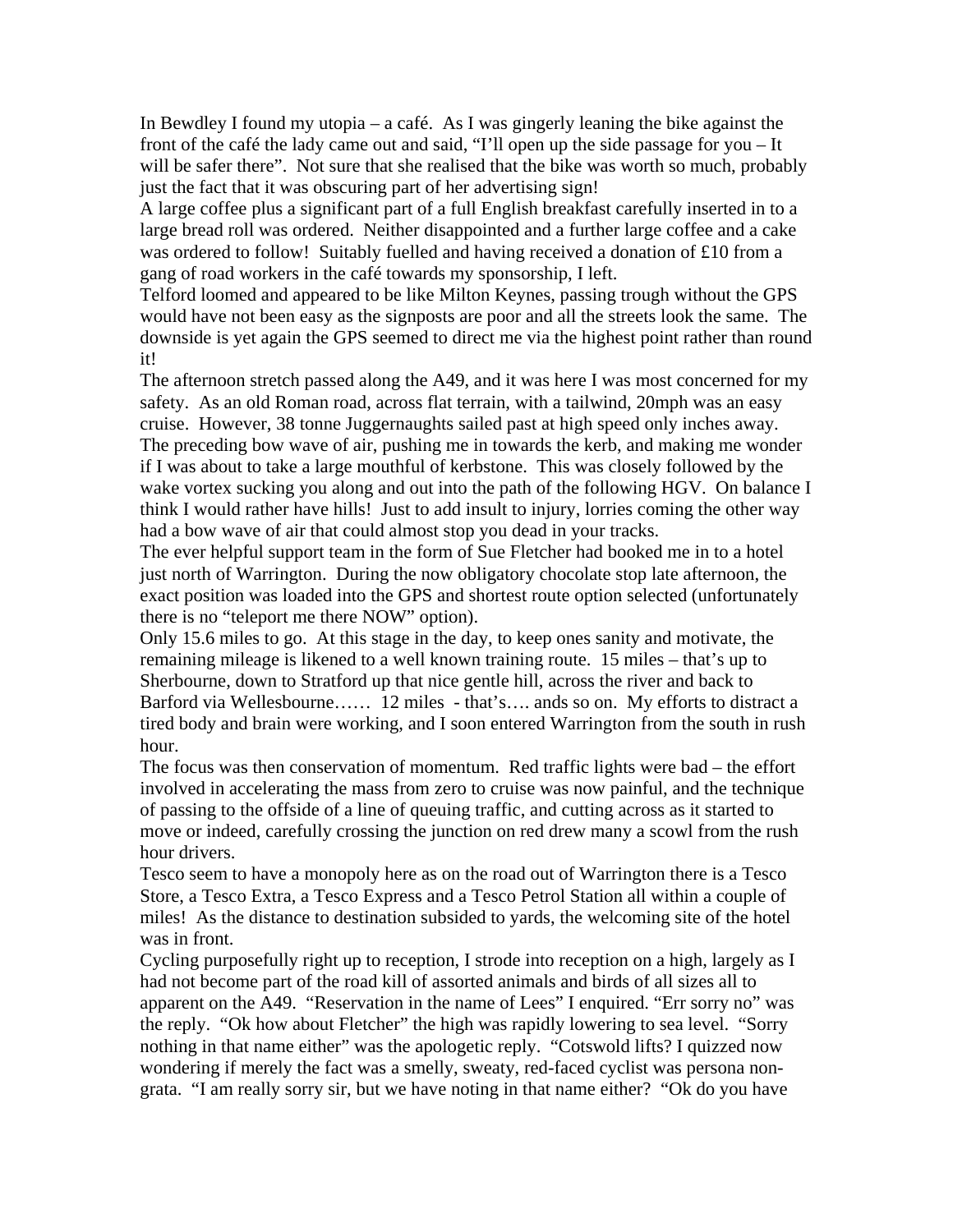any spare rooms? I already knew the answer "Sorry sir but we are fully booked tonight". Having cycled for 104 miles so far, even with a tailwind, this was a severe body blow. "Perhaps you are booked in to our sister hotel half a mile away, ……..Oh yes you are". The sense of relief was so great it managed to propel the tired limbs with a renewed vigour towards the much needed shower and rest.

The usual regime of store the bike, shower, wash cycling kit and put batteries on charge was followed by a visit to the pub. The pub attached to the hotel was very nice, and suitably attired in my pink printed tee shirt, I was accosted by a guy slightly younger than me. Fortunately, as it turned out, he had done the trip the previous October with his father, aged 62. Should be a doddle for a 46-year-old then I thought.

I was joined by Mother-in-Law and Brother-in-law and both were full of praise of my efforts so far. This did much to my ego and for the first time since I had started the ride I actually believed I could do it!

The day, including the extra bit to the correct hotel, was a creditable 105.3 miles in 8.1 hours in the saddle. My day's average speed was 13.0mph, with 2.85 hours of rests, breaks and abortive hotel receptions!

Day 5 Warrington to Ravenstonedale (Kirkby Stephen)

The initial start was delayed, as rousing the night porter, to retrieve my bike from its resting place in the meeting room was to prove difficult. Not just Céleste then! I finally got in the saddle at 6.30am some half hour later than intended.

I had planned a slight detour into Breakell Lifts, and half way to the factory from my overnight rest, as I was cycling along, there was a car horn repeatedly being sounded behind me. The car went past with a waving hand out of the driver's window, one of my work colleagues! An hour later, not sure if by careful monitoring of the tracker or by John advising of my likely arrival time but several people were outside to greet me as I cycled up the hill to the works. I was greeted with words of encouragement like "Pedal harder you fat bastard" and others even I dare not print!

After a couple of doses of caffeine I mounted up and left the grinning workforce on to my next leg of journey. I soon found out why they were grinning, as the relatively gentle cycling terrain of the midlands was to transform itself back to the hilly terrain again. What was worse was, today, I had a headwind. Hills come and go, but however steep or long they ultimately have a peak and a down slope. Not the wind. It can transform a down slope freewheel into a continuous pedalling action, a flat section into a 4-5 mph lower speed, and what's more it does not finish, it is there all day!

I had initially planned to breakfast prior to the Factory, but forgot, possibly as a result of the later start. My stomach was now protesting violently as to the lack of attention. A charming café in Newton was a sight for sore eyes and turned to be fantastic. Much of the food was prepared on the premises, complimentary cycle locks and to top that they gave me a free breakfast and donated a further £5.00 towards my fundraising.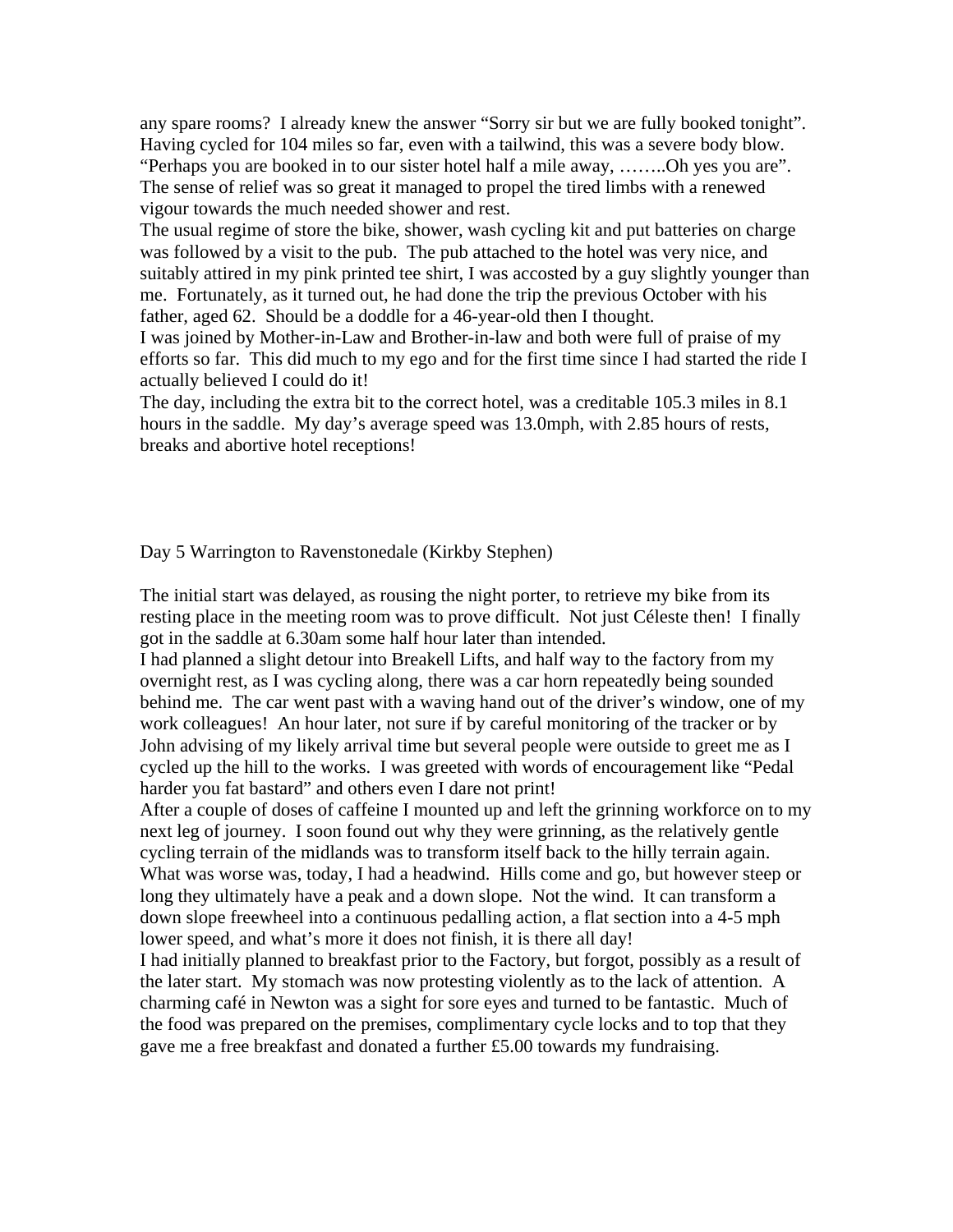The "Estate Agent" referred to this area as "quite possible to cycle for 15 miles without

sight of a single human being". He was not kidding. For the fist time since Dartmoor, the population density was almost non-existent and places to stop and eat were becoming few and far between. The camelback water carrier was being refuelled at every opportunity, as you were never sure when the next opportunity for water would materialise.

The constant nagging of the headwind was taking its toll and Sue had booked me into the Fat Lamb at

Ravenstondale. Ravenstondale was



recognised by the sat nav, which was a relief, but did no seem to have many streets. More worrying were the directions "Take the A683 out of Sedburg and you cannot miss us". 10 miles out of Sedburgh, up hill, into wind and there was still no sign of the Fat Lamb. Was this some kind of initiative test?

Having not seen a car in either direction for the last 20 minutes with the rapidly approaching onset of desperation, over a slight crest in the road there was a group of trees



in the distance, was I hallucinating? Fortunately not, it was the Fat Lamb and even stranger the car park was half full and the place quite busy. The welcome, the food and the Landlord's Daughter were fantastic. If you need a chill out I can thoroughly recommend the Fat Lamb.

The headwind and hills had knocked a little off the plan, but today 90.3 miles were completed in 8.2 hours in the saddle lowering the day's average to a lowly 11.0mph. A sign of the headwind

demoralisation factor was the 4.25 hours of rests and breaks.

# Day 6 Ravenstondale to Dumfries

The Fat Lamb had prepared me with a packed lunch, and whilst I did enjoy my Major Breakfast every morning, given the sparse population, it could be breakfast, lunch or survival rations if the worse became the worse. Day 2 had taught me that when the going gets tough, the not so tough get walking, and today was no different. During one of my walking stages, a voice from behind said, "You'll never get there like that". The voice belonged to Andy, a bus driver from Hounslow, who was doing the LEJOG on his hand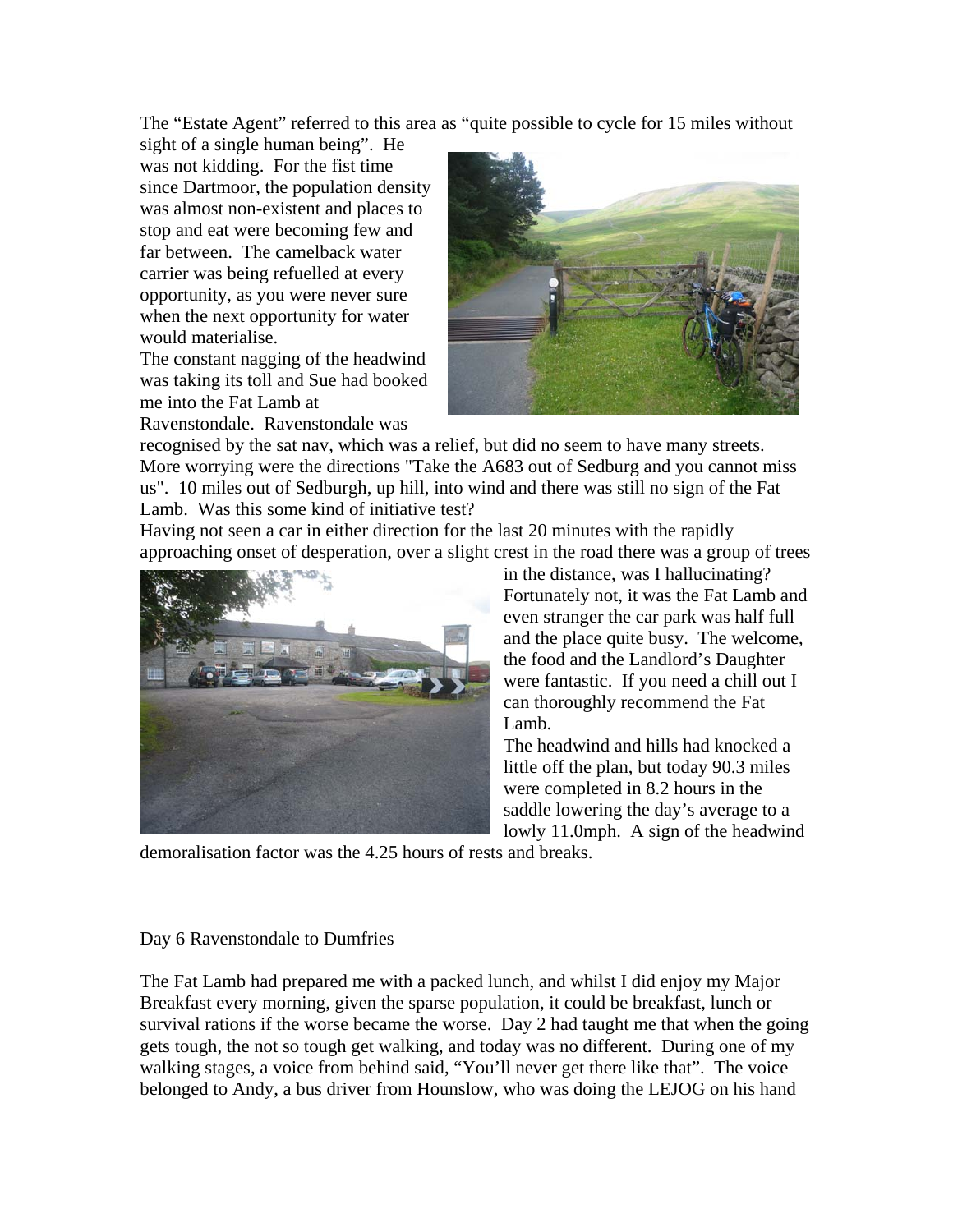built bike. The wheels were narrow enough to pass as circular saws, ultra lightweight frame, dropped handlebars etc. Were it not for the bulging panniers I doubt if he would even slow for the hills! Andy had been planning his LEJOG for 20 years, and his chosen route whilst tortuous to take in various friends, relations and parent's houses, and his accommodation was all booked. He even had his train ticket back. What a guy  $-1$  was in awe of this meticulous planning and asked where he was stopping for lunch! When ww did stop for a lunch break he produced the most enormous U lock and cable from his panniers that weighed more than his bike – no wonder he struggled with the hills! One thing was noticeable, and even with a headwind my pace was up. It is all too easy to allow ones speed to decay when the mind wanders, and often whilst on my own I had found I was cycling with little pedal pressure, and the speed could easily be ramped up 3 or 4 mph. With someone with you, of similar ability, this does not happen and you tend to push each other along.

I had noted in training once the benefits of slipstream. I was overtaken by 3 young ladies in the full tight Lycra gear on racing bikes. They would change leader once in a while and the following two would tuck in behind to be sucked on in the slipstream allowing them to rest a little. I am not sure if it was the view or the slipstream but I had no problem with following them VERY closely for 4 miles until I turned off! The roads were generally quiet B roads so most of the time we were cycling 2 abreast chatting and the miles flew by, even without slipstreaming. On the up hill sections where the speed dropped below 10mph some rather irritating flies would gather around ones face and would not be put off by waving of hands and they certainly did not speak



English. I do recall repeatedly asking them to "clear off there's a good chap". The only solution was to pedal harder and faster to the crest as once the magical 10mph appeared on the GPS and trip computer screen they disappeared into the wake vortex. We met a few guys cycling the other way and they were topping 20mph with the wind assistance on the flat.

All too soon it was time to say our good byes. Andy was cycling 70 miles per day and going up the E ast Coast route, and I had planned to do the West. Shortly before Gre tna Green we split and I carried on to the Scottish border on my own. Ihad no need to check the GPS for position as a rain shower warned me of the proximity of the border! One great thing about Scotland, every bus stop had a shelter. I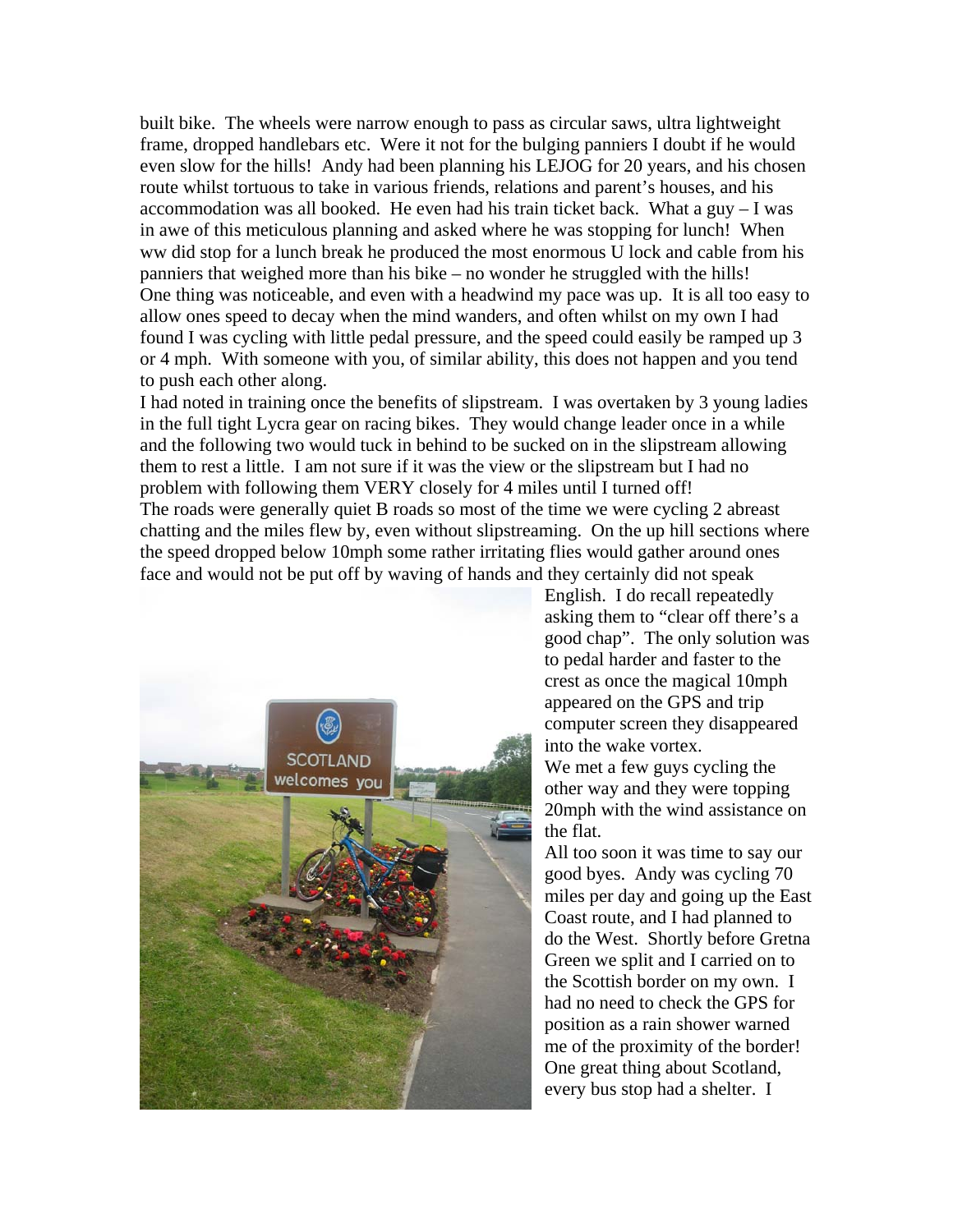headed for the nearest and donned the waterproof jacket. Gretna was only 1.5 miles and I knew the retail outlet there had café's and other places to eat. The rain stopped just before the border, and I headed for the café as my stomach was now rumbling wit h lack of food. I have to say this was the first time on the trip I really felt ripped off. Two me at pies (one is just not enough anymore!) with chips and veggies plus a litre of water was just under £10.00. I can feed the whole family at our local balti house for less than £18.00! On principle I ate very slowly, taking up a full table for 4. One chair to suppo rt the camelback, now containing some very expensive water; one to support by dripp ing waterproof jacket; one to support my phones, GPS and other valuables; and one for me. I stayed long enough to make some calls, send and receive a couple of emails generally long enough to plan my final stint of the day to Dumfries.

An hour or so later the rain had stopped and I set off towards Annan. On the road into Annan the heavens opened once again just in case I had forgotten I was in Scotland. This time it was heavy and cold. A suitably placed bus shelter was the chosen changing place and I changed into the waterproof jacket once again. Superman never had this much trouble! Mind you he always wore his underpants on the outside! On Annan high street the rain became so heavy I headed for a covered alleyway between the shops. This was monsoon weather. Having only eaten less than an hour ago the sugar reserves required a further top up. This was in the form of some lovely truffles the size of tennis balls from a bakery alongside the alley.

When the rain subsided to a gentle downpour I set of once again in my quest for shelter and a bed. Only 20 miles to go. A year or so ago a cousin had a caravan on a site in Annan – oh how I wished it were still there! With the wind blowing the rain directly into my face I was wondering if isolated showers in Scotland were different to England, if so the next 4 days could be hell!

I arrived in Dumfries wet and despondent. The day's figures were better than expected, although heavy rain of the afternoon had extended the breaks, the day finished with 92.3 miles covered in 7.7 hours in the saddle giving a moving average of 12.0mph and 4.3 hours of breaks. Had it not been for Andy I am sure it would have been a lower average speed.

# Day 7 Dumfries to Paisley

The weather forecast for today filled me with joy, clear skies although a slight head wind. I do recall one account I had read in the Internet where someone had said, "Don't bother with the weather forecast – live with it!" Even so I did check every day, not that I could do anything about it, but I could at least decide how well to bag the pannier contents in plastic bags! The previous day had forecast occasional showers, and on that basis everything was well protected and remained dry. No need today. After the flies yesterday, as well as the factor 30 sun cream, I sprayed most of my body with industrial strength insect repellent. It was so strong I left the hotel room coughing and spluttering; hopefully the effect on flies would be more dramatic!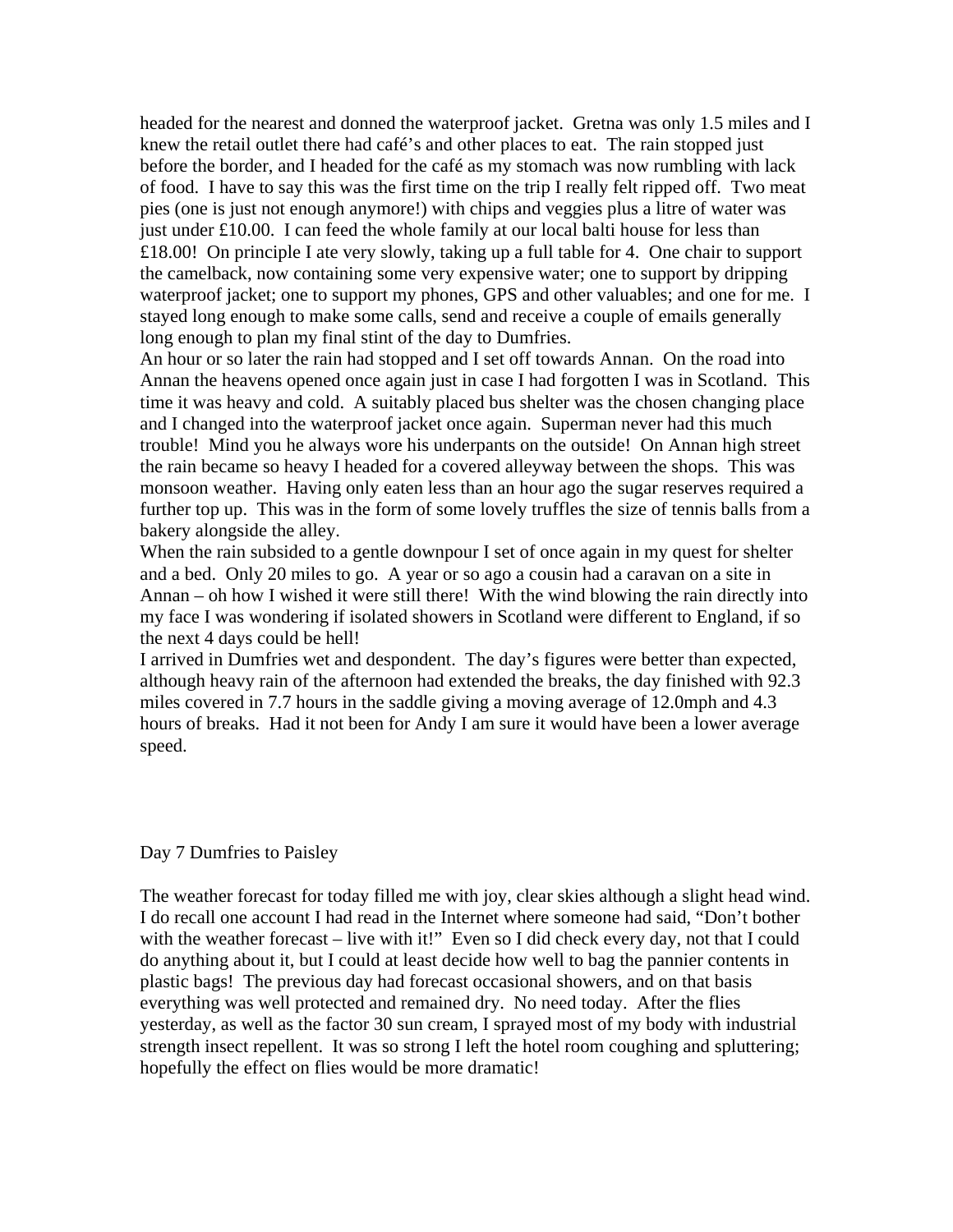It was a lot colder today, and the windproof jacket was donned to keep the body heat in a little for the first 3 hours.



The route whilst basically following a reasonably direct route still had time to divert through the occasional Scottish Castle.

were certainly more prevalent today, and I could not believe the speed and size of sweaty cyclist on the up hill sections. Whilst irritating, they appeared to be my horror that the swarms of flies must Despite the insect repellent those flies swarm that would engulf the hot and only flies. That evening I discovered to have contained some nastily other

histamine tablets and rubbing anti-histamine cream into the bites. This was to continue insects as I had several bites, including 2 the size of golf balls one just above each buttock in the area covered by my shorts. Knowing how badly I am affected by biting insects, plus Scotland's well-deserved reputation for midges, I did start taking antiuntil the end, although far less than I expected actually managed to get through clothing, sun cream and insect repellent.

The gentle low level cycle route of the "Bible" followed disused railway tracks, and unfortunately my GPS does not have cycle routes. My experiences locally at home trying to follow the Warwick Loop (a 30 mile circular route) where there are some signposts, and some missing, it takes a number of attempts to find the correct and full route. As the signposts are only for those travelling in one direction you have to know it very well before doing it in reverse! www.sustrans.co.uk does a reasonable job of showing local routes (although interestingly enough the Warwick Loop is not on it). I could not be bothered to try to find the route on sustrans on the Blackberry, so opted to allow the GPS



to route me.

Again it showed its preference to be as close as possible to the satellites and the road climbed to a hill above Paisley. Nice view but unnecessary climb!

The good thing that I could use the hill to propel me faster through the outskirts of Paisley so there was less danger of loosing my wheels! I had arranged to be joined for the evening by a girl I went to University with who now lived in Scotland and together we spent the evening

reminiscing, as we had not seen each other for more than 20 years. The day's efforts added 92 miles in 8.2 hours, giving a lowly 11.2 mph average. 3.5 hours were taken in addition as rest time.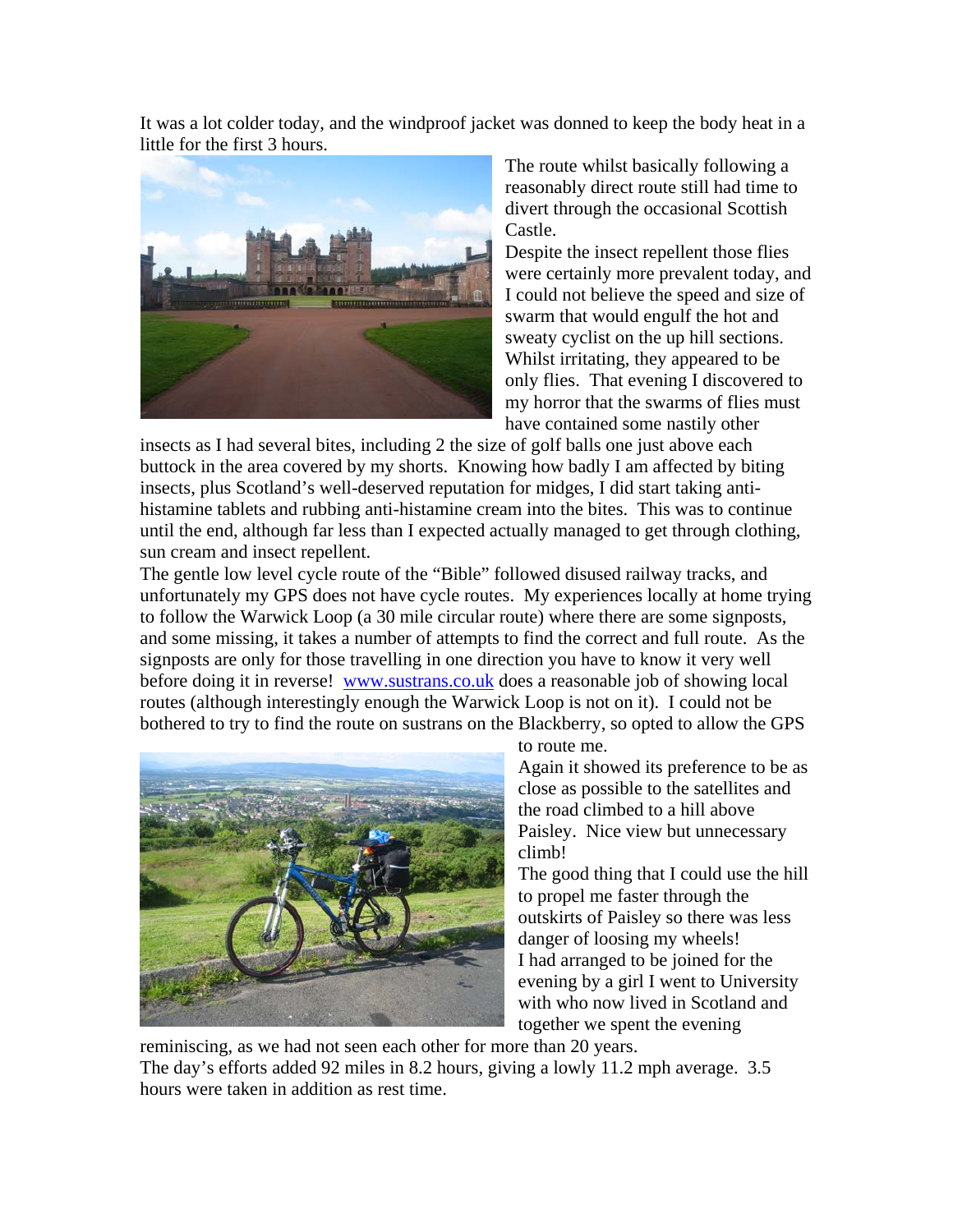Day 8 Paisley to Fort William.

The forecast today was cold to start, but milder later. Half an hour after leaving the hotel, I considered stopping to put on long trousers as they had certainly got the cold bit right. I headed out of Paisley for the Erskine Bridge. The golf was on at Loch Lomond so the early start ensured I was well past the golf course before there were any traffic issues. The chosen place for my fist nosebag was a small café on the northern tip of just past Tarbet on the A82. A café on the edge of the Loch with stunning views and I have to say a very satisfying Full Scottish Breakfast.

The climb up into Glen Coe generally follows the railway line so the climb whilst long is not by any means too strenuous. The scenery however is probably the best on the whole trip. Lunch was at the Green Welly Stop for a lunch prior to the second major climb of the day.

The blackberry was bleating with some vigour, and generally I would ignore it and pick up messages and emails during my regular rest breaks. Céleste was calling me with Alex's SATS results, so I headed for a lay-by so I could take the call properly. The topheavy bike was propped up, off with helmet gloves etc. You may recall me mentioning the bow wave effect from heavy lorries. Coaches have a similar effect, and as I was parked in a lay-by on the right hand side of the road, a coach coming down the hill towards me arrived with its bow wave. The bike started to fall, and I grabbed for it to prevent the possible damage, cursing the driver. Once passed, I then propped the bike back up, and noted my gloves had been blown away by the bow wave. One was visible 25 feet away in the heather; the other despite searching the area thoroughly the other had disappeared. Now I was really annoyed, and questioned whether or not the coach drivers parents were married at the time of his birth!

I do recall being asked by my children why I wore gloves and helmet, to which I had flippantly replied, "So when you fall off the gravel rash is limited to your arms body and legs!" In reality, the helmet is to protect ones most important asset, the brain, the gloves



for comfort. I often cycle early in the mornings when it is cold, and also they protect my hands from overgrown hedges and brambles on the cycle paths. T he padding also provides some comfort on the heels of your hands from the handlebars. As I would arrive in Fort William after 5.30, I was hoping the shops would be open late. Due to the terrain I was now heading West, this, added to the funnel effect of the hills meant a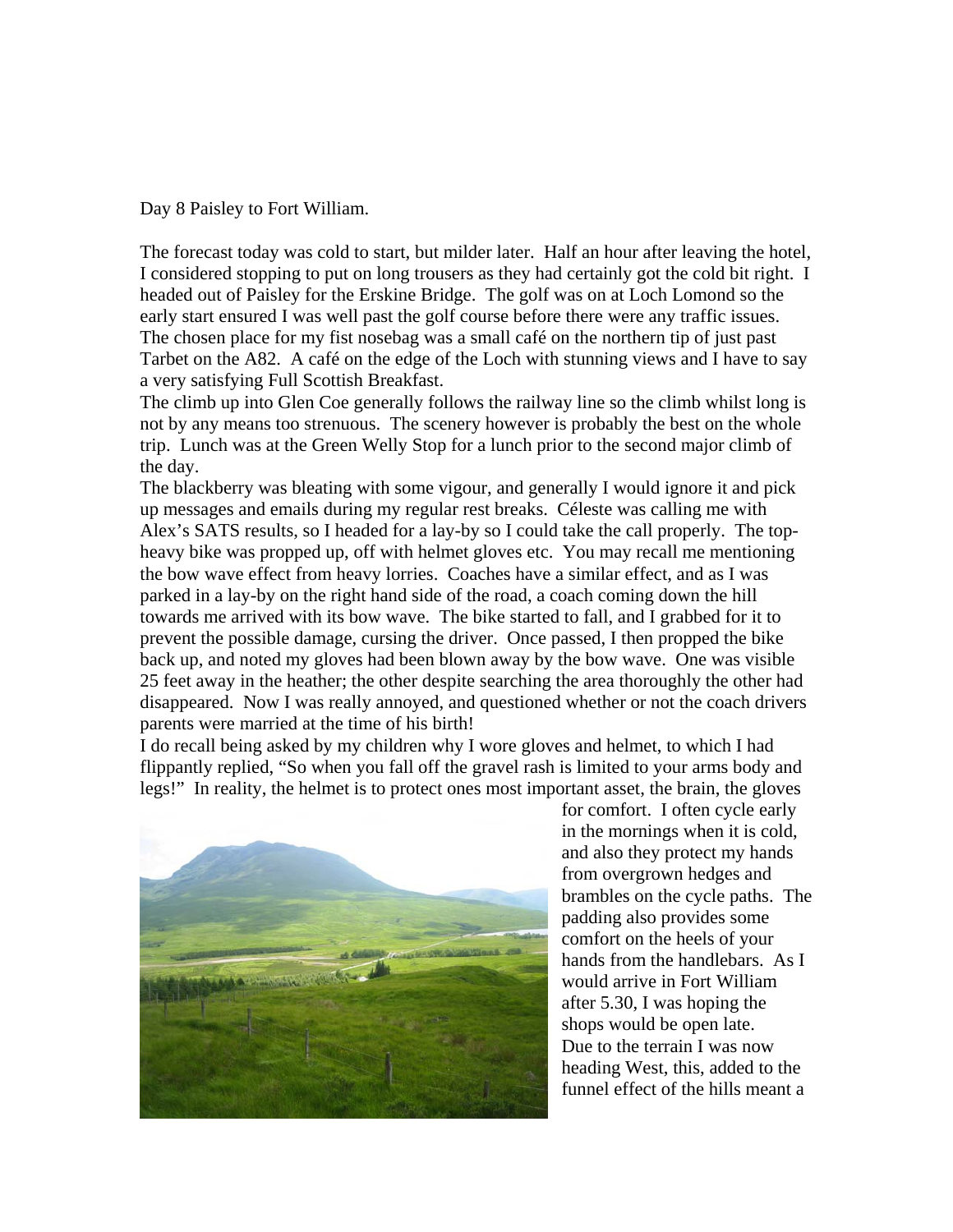severe headwind. Not only was it hard work on the flat and uphill, but also now I even had to pedal down hill. The spectacular scenery, and views over the Irish Sea, however, more than make up for the efforts required. Without doubt this was the most picturesque scenery of the whole trip.

Having stayed in Fort William a couple of times, both with the family and my motorcycle chums, it was almost home from home. I knew the layout of shops (and which was the best Indian Restaurant). Replacement gloves sourced from the mountain shop, and whilst not as good as the lost ones, at least would provide protection and comfort.

Despite the headwind of the descent of Glen Coe, a measure of the gentle up gradients is shown by the day's figures. 102 miles completed in 8.1 hours giving 12.6 mph average. At least 30 minutes of the 3.2 hours of rests was taken up in the glove incident!

# Day 9 Fort William to Bonner Bridge

Today was the day to cross from West Coast to East Coast following the shores of Lock Lochy, the Caledonian Canal and Lock Ness. As there are not too many lakes on slopes in the UK, so, for once, I was prepared to believe the topographical display in the "Bible". All of the previous day, and much of today was on roads I am familiar with, although usually at a somewhat more rapid pace on my motorcycle. This is why I enjoy cycling so much, as now I had the time to look and listen to the environment surrounding you. Same roads, same scenery, completely different enjoyment. One is an on the edge

adrenalin rush, the other gentle physical exertion, and complete mental relaxation close to nature. Man has made some fantastic structures and technical achievements, but as yet to create the UK, highest peak in Ben Nevis 4406ft, or the 1000ft depth of Loch Ness. Both are on the agenda for today's stunning scenery. The Caledonian Canal was built by Telford in the period of 1804-1822 and links 29 Lochs across a natural fault to provide a passage between the North Sea and Irish Sea to allow passage for



shipping. Today used primarily for pleasures craft, one can only marvel at the whole magnitude of the works to link these Lochs, without today's earth moving machinery. The route follows the shores of Loch Lochy, Loch Oich, and on to Fort Augustus at the beginning of Loch Ness. Fort Augustus was today's chosen breakfast stop, and a charming Café alongside the end of the Caledonian Canal where it joins Loch Ness was chosen for the task.

In the café was a David Belamy look alike and sound alike, with his a group of American tourists, that he was obviously providing a guided tour of the Scottish Highlands. My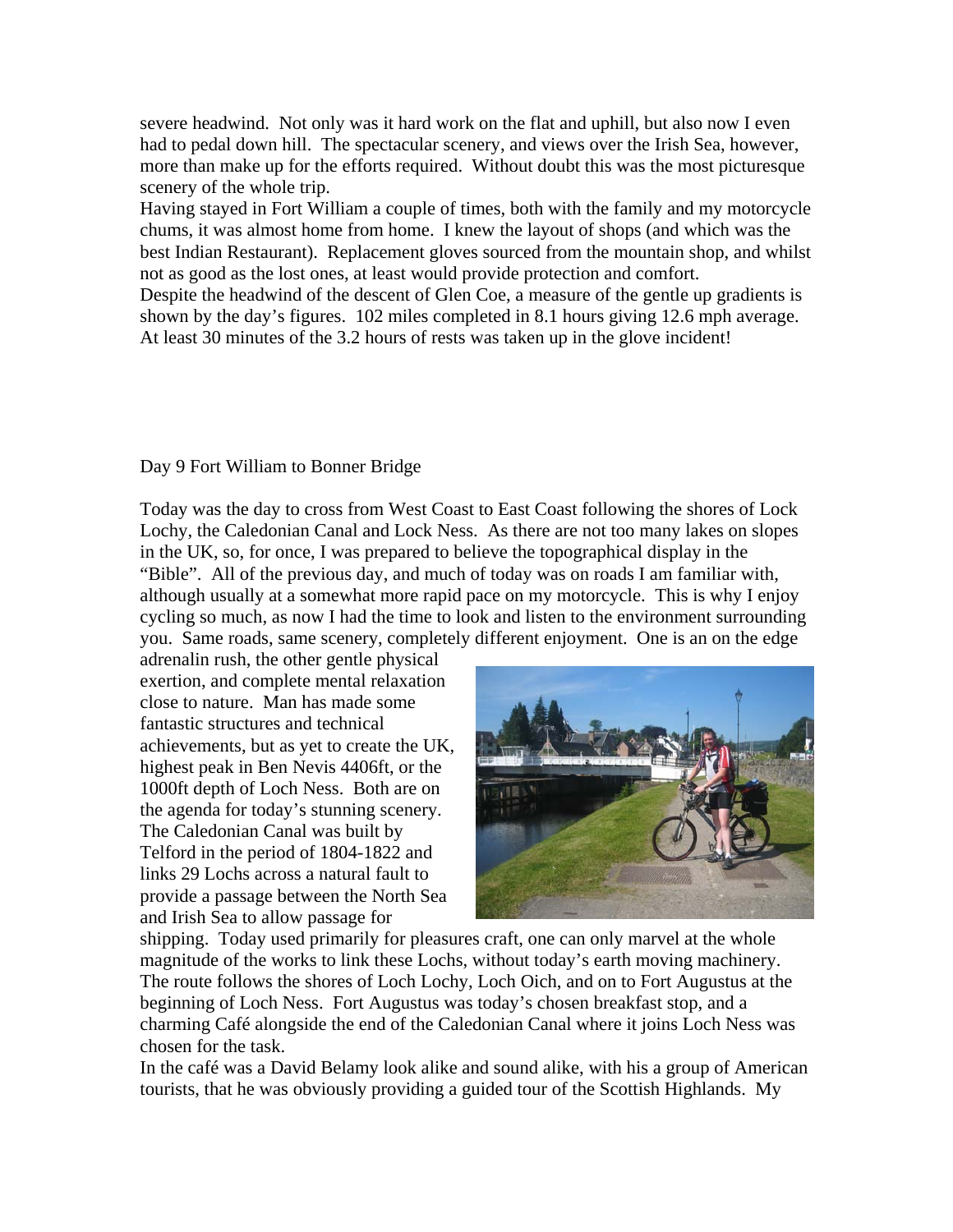immense breakfast was made all the more enjoyable by listening to tales of tigers attacking whilst riding elephants in Africa. I am not quite sure of how that fitted in with the Scotland tour, but the tourists were obviously impressed! Once the African Tales were exhausted, their attention was then turned on to me. David Bellamy had spotted the poster on my Camelback. We then had half an hour or so of discussion on my tour. I would like to think they were as equally impressed by my banter as they were by their guide. I did watch with interest as they left and looked at my bike parked outside. They seemed most interested in the saddle, as it would appear to be somewhat narrower than the standard fit for the average American backside!



Whilst following the shoreline of Loch Ness, I met a Belgian couple, coming towards me, on a cycling holiday of the highlands. He was obviously a very keen cyclist, although the girlfriend seemed less keen. He was keen to discus their (his) plans and had all the gear. He was also very interested in my tour. We were talking for a couple of minutes before his girlfriend struggled up the slight incline to join us. I did think at the time how important it is to cycle with someone with a similar level if you are to cycle with

someone. I wonder if she was still his girlfriend at the end of their holiday! Two thirds along the Loch, the route leaves the shore at Drumnadrochit, the home of the Loch Ness Monster Exhibition. I do recall asking a Scotsman if he believed in the Loch Ness Monster, his reply was, "I believe it brings in a lot of tourist money!" What an example of marketing – probably more famous than Manchester United Football Club! The route, after such a gentle period now climbs very steeply. The Estate Agent says "Only the determined will remain in the saddle". I was obviously not one of the Determined! The shock of such a steep gradient not seen for a couple of days reminded me of the strenuous nature of the task. I stopped for lunch at a café in Beauly. After a full lunch and pudding I managed to actually fall asleep in the Café. I was woken by giggling and laughter from the other patrons, and left the café very embarrassed.

I had one more gentle but long climb and a leisurely descent to Bonar Bridge, my chosen resting place on the penultimate day. The hotel was easy to find and overlooking the bridge. The rather charming receptionist/barmaid/waitress (yes it was a small hotel) showed me up to my room, on the first floor o verlooking the bridge. I thanked her and after eating the complimentary biscuits an d half the sugar sachets provided in th eroom as I had missed my mid

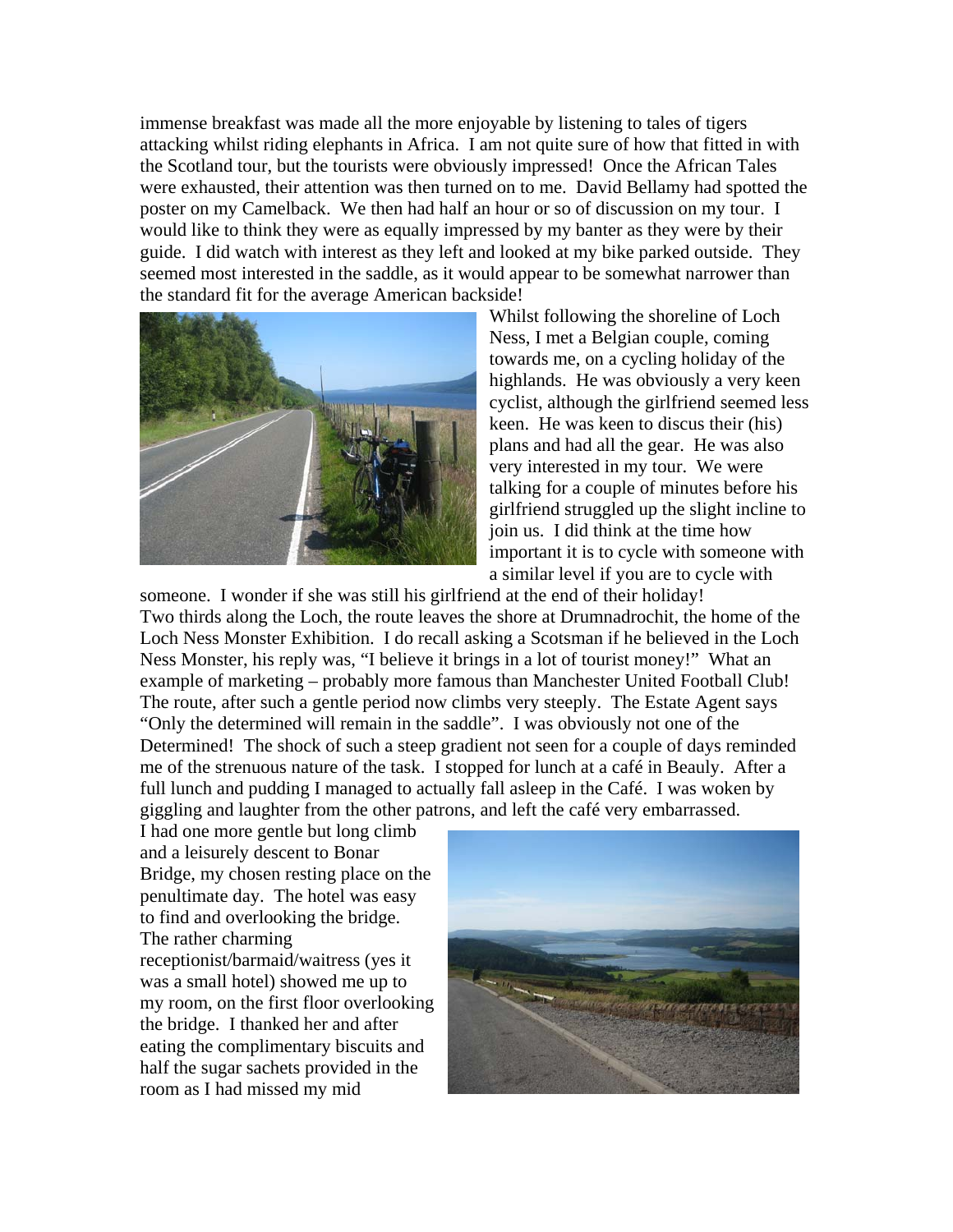afternoon chocolate stop on the basis there was no where for a chocolate stop! I went into the bathroom to start the ritual of shower and wash the cycle clothing to find the shower was in pieces.

Back down to the bar, and another room was sorted with a lot of apologies. No problem, I had second helping of sugar and biscuits.

I was chatting to the bar staff, whilst waiting for my meal, "So what is Bonar Bridge famous for?" I asked. "Burning down hotels" was the reply. Apparently there were two hotels in Bonar Bridge; both had severe fire damage last year. Should I be really staying here? Frankly I was two tired to care. After the meal I was lying on my bed talking to Céleste when she received a call on the landline at home. Promising to call me back she ended the call. I woke up several hours later with the phone still in my hand with missed calls. The body was perhaps trying to tell me something!

Nevertheless the day's efforts were good with 100.4 miles covered in 8.1 hours at a creditable average of 12.5mph with 3.4 hours of rests and breaks.

Day 10 Bonner Bridge to Wick to John O'Groats and back to Wick.

Whilst it was a Sunday, I cannot believe how quite the roads were. Only 90 miles to the target and the last 17 are to be without luggage! Sue had booked me into Wick, so the plan was to book in and do the last few miles with an unladen bike.

The population density was low, so the hotel had prepared me a packed lunch. As the previous night I had retired early and fell asleep, it was sitting on reception desk for me. I did note that there were two packed lunches on the reception desk, and whilst initially they appeared to be the same, on closer inspection I found that mine seemed to have two



chocolate bars in it whereas the other didn't. Shame on me! I was surprised how gentle the l andscape was in northern Scotland, more like Surrey but without the people! The route followed the coast road up the A9 and A99, with stunning views of the coastline and North Sea. The few and far between towns were unlikely to have a café let alone an open one so I used t he packed lunch for breakfast after a coup le of hours. Pressing on, I was looking for a lunch stop but was not at all convince d I would find one. The sign on the clo sed

petrol station as I left Helmsdale said "last petrol for 38 miles!" It was not joking, fortunately the bike did not need petrol, but the rider certainly needed some food. In the middle of nowhere, there was a museum of some kind, I was not at all interested in the museum, but it did have a Café. That's lunch sorted then!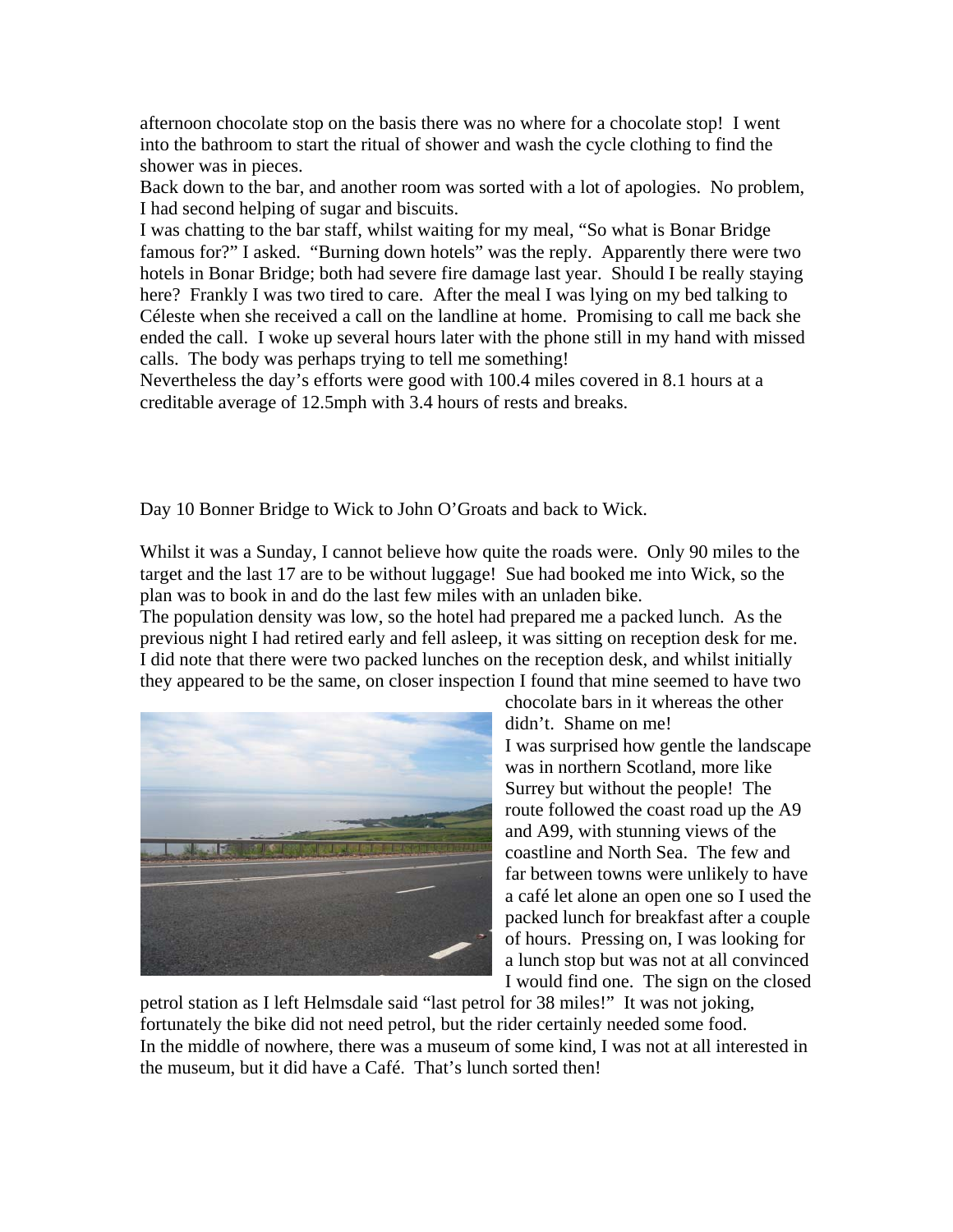The coast road did have the occasional dip and climb where rivers were meeting the North Sea, and on one particular occasion I achieved 42mph on a long straight down hill stretch, the climb up the other side was too long for my tired legs and a spell of walking was called for again. Interestingly when I got to Wick I had forgotten about this until one of the locals asked how I got on at Beridale. I replied I did not remember it "Och you woood it's a mile and a half dooon and a mile and a half back up again" Yes I remember 3 minutes of pleasure followed by 20 minutes of pain!

I booked into the hotel at Wick, removed everything apart from the tracker and battery (I was not going to be accused of failing now I was so close!) I ate all the complimentary biscuits and several of the sugar sachets from the room and headed for the goal. I had a following wind, and made good speed for the last 17 miles. At one stage I was passed by



a Taxi coming the other way, with a cycle rack on the back with the passenger waving and grinning furiously as they passed. The local taxi firm make a fortune out of cyclists, as there is only one train in the afternoon. Often they have little time to make the train, and sometimes even race the train to the next stop!

John O'Groats appeared over the last slight hill, and turned out to be a disappointment to me. A few houses, one B&B and one Pub/hotel. Arrival time 16.10.

First pint 16.11. Second pint 16.15. Apart from a few locals that had obviously seen this several times before, there was a German couple, who were amazed at the feat, and a couple of Motorcyclists from Solihull touring around the north of Scotland. I was reliably informed by a Taxi driver that there are NO Gatso cameras north of Inverness – have to remember that one! They recognised me from the scotoiler sticker on my back and had passed me some time earlier. Another pint whilst surveying bikes, they looking at mine, me wishing I were on one of theirs! Another pint later, I said farewell and set of somewhat unsteadily back to Wick.

The hotel was refurbishing the floor in the bar, so was not doing meals. I enquired as where was the best place to go. "Do you like Indian food?" "Is the Pope a Catholic? I replied. "The Indian restaurant has an all you can eat buffet on a Sunday night" Sorted then. Up to the room for a shower, the usual routine with the cycling gear. I did not notice the sign outside the shower saying "Run the hot tap in the sink until hot then there will be hot water in the shower". Took 5 minutes of various tap settings before I got the shower to flow with hot water. It was one of those where if you moved either tap a fraction you were rewarded with either scalding hot, or freezing cold water. Not to worry, a little care in setting was all that was needed. As usual the task of washing the cycling gear was a mix of showering with clothes on and a grape treading action with the top and shorts in the shower tray. During part of the transition from stage one to stage two; obviously, part of my body obviously just touched the shower tap. The resulting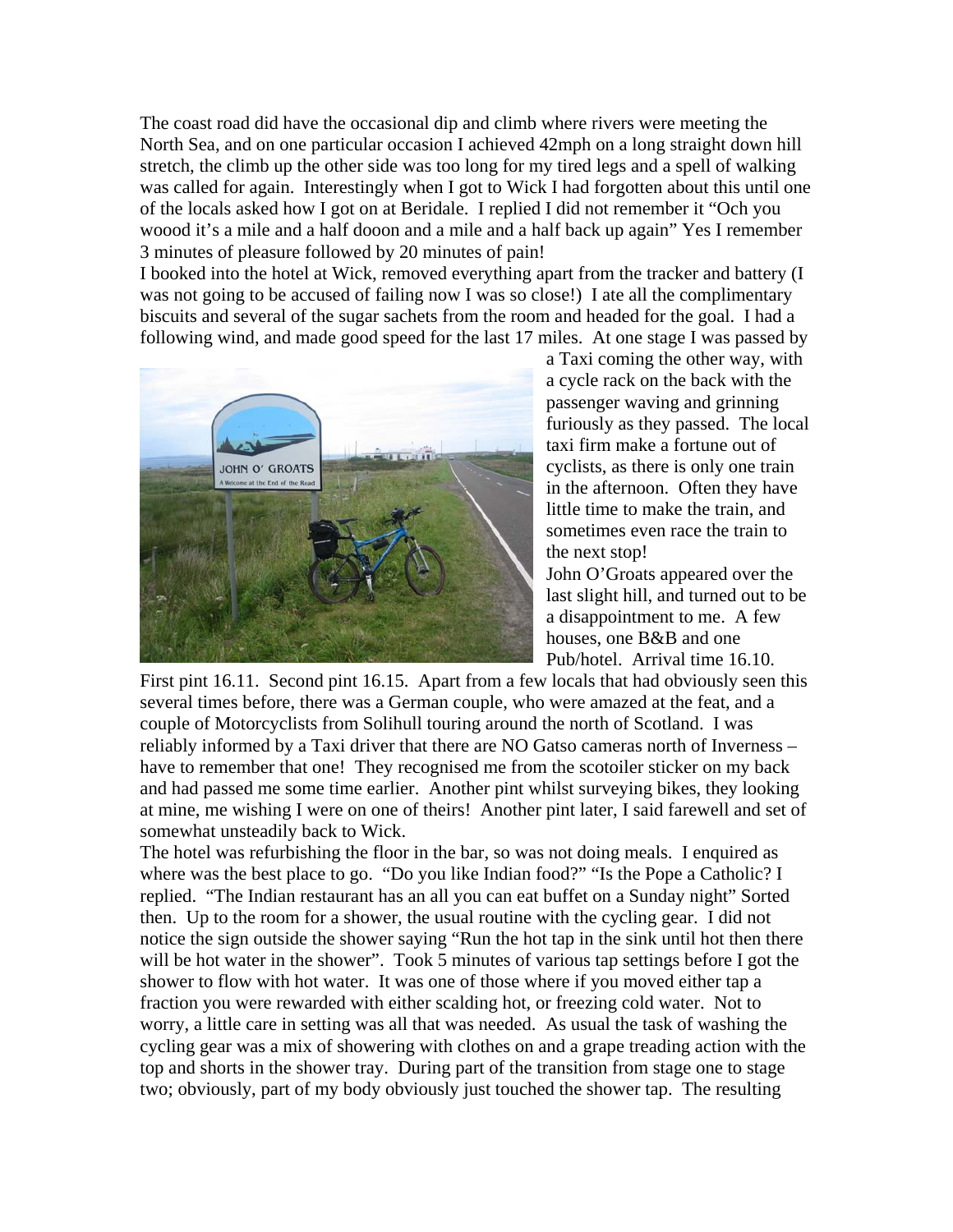scream could probably be heard in John O'Groats as I leapt out of the shower as superheated water was burning the upper part of my body.

Some time later, with a very sore chest, I headed off to the Indian. The buffet was not vast but for starter you could choose between Chicken Pakora, Chicken Tikka or Onion Bhaji. I had all three. Main course was Lamb Bhuna, Chicken Tikka Massala, or Chicken Madras. I had all three. Just to top up I added Rice, Keema Nan, Bombay Potato and Mixed Vegetables. I needed no less than 4 pints of lager to wash this lot down and left the restaurant at 9.45pm. Still somewhat hungry I called in the sweet shop on the way back to the hotel for chocolate, lots of chocolate. The lady in the shop asked me where I was from as she recognised part of my accent – turned out she used to live in Stratford-upon-Avon, less than 10 miles from me!

The final day, up to John O'Groats was 90.3 miles covered in 7.3 hours at an average of 12.5mph. I am not sure, nor do I really care, how long it took to cycle back to Wick!

Overall I covered 952 miles at an average of 12.1mph in 78.8 hours over 10 days. I also drank more than 50 litres of water, plus other fluids taken on during breakfast and lunch breaks, this does not include the 7 pints of beer to celebrate the victory either!

### Getting Home.

For once there was a plan! The train is 16 hours, so I really did not fancy that. Although a good friend from home was working in Carlisle, and had offered to pick me up, I knew that would be 12-14 hours. I had opted to fly home. Wick to Edinburgh, and Edinburgh to Birmingham. I would be home (according to plan) at 8.30 in the evening if I left at 4.00 in the afternoon with an hour and a half transfer at Edinburgh. The local bike shop in Wick sorted the problem with the bike. For £30.00 they package up your bike carefully and send it by carrier. I even had a plan for the Monday morning, there was a flying school where I could hire a plane and fly around the local area and islands. Sorted. Monday morning started with light drizzle, although the forecast was to clear early on. Weather forecasters are not best known for accuracy and today was no different! The bike shop was supposed to open at 10.00, but at 10.30 there was still no sign of life. His father owned the bakers next door so he took the bike in. I did wonder if we would ever be reunited again, but it did arrive back the following week! I made my way up to Wick airport, much more than the shed in a field I was expecting, and found a modern passenger terminal with more staff than passengers. The rain was replaced by fog, so the flying would have been a non-starter. More worrying was also commercial flights would also be a non-starter. The Met Office Aviation Forecast obtained on my Blackberry was no comfort whatsoever, and showed the fog to be in all day. The desk informed me that the flight was leaving the Shetlands without the Wick passengers; however the pilot would try an approach and land if possible. The fact that she would not check me in was a bit of a giveaway as to the likely outcome.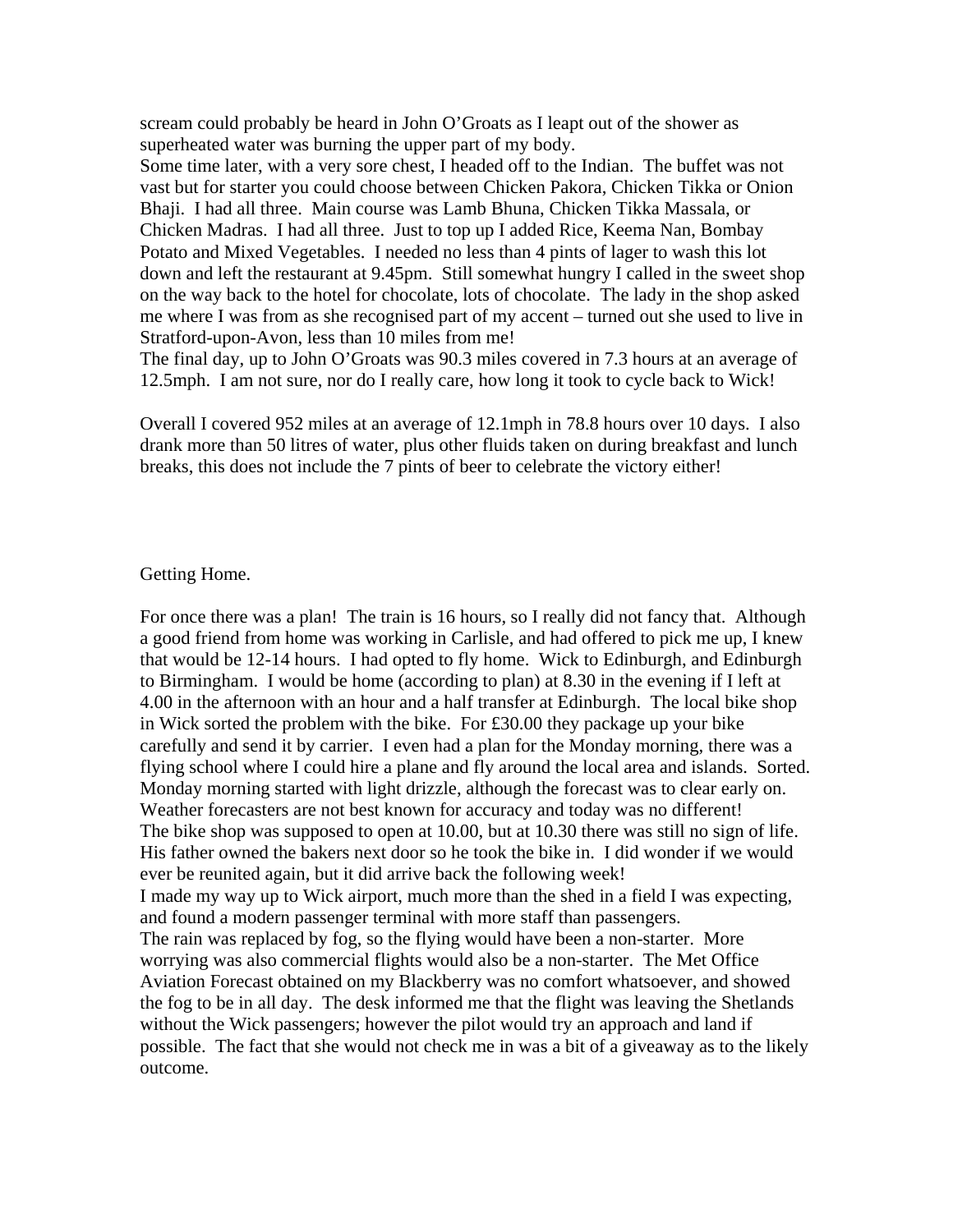Sure enough the sound of a turboprop was heard on approach, and then the engine sound increased in pitch as the pilot was obviously aborting the landing. As we could not see the runway, it was no great surprise he couldn't either!

I, and the other 4 waiting passengers, were in turn called to the desk. "We can offer you a flight at the same time on Wednesday, or we can transport you by minibus to Edinburgh where you can fly out tomorrow morning", "Tomorrow would be preferable" I replied, now wondering if I should go and get my bike back. "You can fly at 06.40, 08.30 or 10.20, do you have a preference? "6.40 please", at least the day would not be a complete waste.

The minibus picked the 5 of us up less than half an hour later. I chose to sit in the front and pass at least some of the 5 hours by talking to our driver. Less than 3 miles and we were into bright sunshine and clear skies, only Wick, it would appear, was fogbound. We spent a lot of time discussing my trip, and where I stayed, route, experiences etc. He asked, "Where did you stay in Wick?" "At the Queens Hotel just at the top of the high street" I replied. "Oh that belongs to my brother in law". Good job I hadn't launched into the way I felt about being poached alive by the shower!

The trip was 5 hours, with a comfort break at Inverness. Oh how I wished I had taken the train.

We arrived at Edinburgh Airport tired, cramped and at about 9.30pm. The BA desk was unmanned and after 5 minutes I managed to grab a member of the airport staff, and asked where the BA staff were "Oh I think they have finished for the day". He agreed to try and find someone from BA. No one at Edinburgh knew we were coming,

accommodation had not been booked, and what was worse, we were informed, "Loganair do not pay for weather delays." Five very annoyed, tired and fed up passengers pointed out we had booked with BA and as one of the five was 85 years old, surely they were not suggesting we slept in the departure lounge. Common sense prevailed and eventually we had a minibus into the centre of town to a hotel. The trauma of the afternoon had taken its toll, and there was no alternative other than to retire to the Bar!

At 2.00am we had sufficiently recovered from the trauma and retired to respective beds for a very short sleep prior to a minibus back to the airport at 5.00am.

Just when I thought I had everything sorted, the train from Birmingham to Leamington was delayed! I eventually got home at 10.00 Tuesday morning.

After the trip, initially, the sense of relief was overwhelming. During the next few days this was replaced by a major sense of achievement. I understand that while I was away the Daily Telegraph ran an article on "What to do in your mid life crisis" where LEJOG was a favourite. Not needing now to have a mid life crisis, all I need to do is allow my newly acquired muscles to return to their rightful state of flab!

Would I do it again? Probably to celebrate my  $50<sup>th</sup>$  Birthday. But I would like to go back to some of the places again. I would happily spend a week or so up in the Highlands, although probably with some transport with an engine!

I will probably do some other daft trips, but I will certainly cycle from Barford to my Mums – just to prove I can!